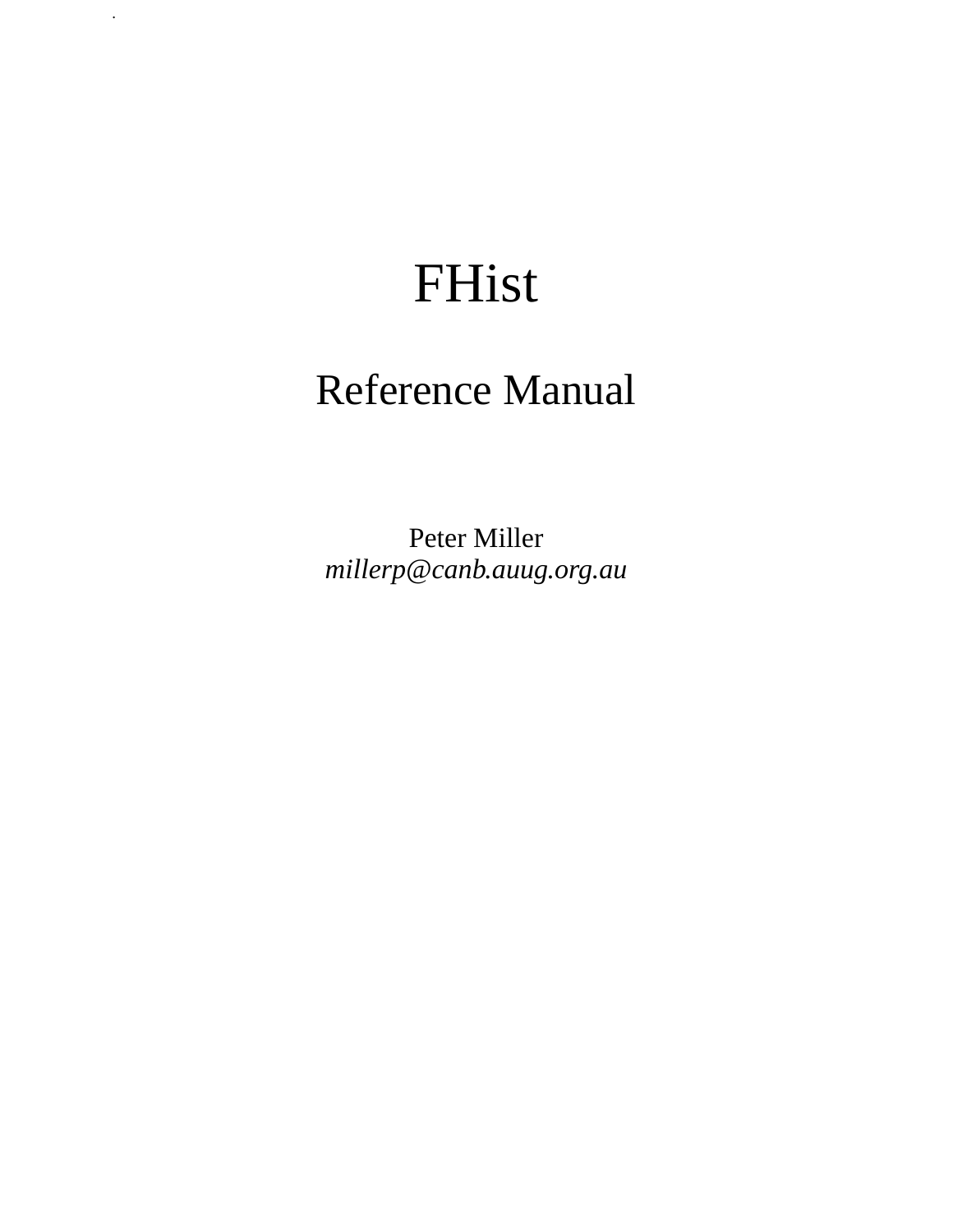This document describes FHist version 1.10 and was prepared 9 July 2002.

.

This document describing the FHist package, and the FHist package itself, are Copyright © 1991, 1992, 1993, 1994, 1995, 1996, 1997, 1998, 1999, 2000, 2001, 2002 Peter Miller; All rights reserved.

This program is free software; you can redistribute it and/or modify it under the terms of the GNU General Public License as published by the Free Software Foundation; either version 2 of the License, or (at your option) any later version.

This program is distributed in the hope that it will be useful, but WITHOUT ANY WARRANTY; without even the implied warranty of MERCHANTABILITY or FITNESS FOR A PARTICU-LAR PURPOSE. See the GNU General Public License for more details.

You should have received a copy of the GNU General Public License along with this program; if not, write to the Free Software Foundation, Inc., 59 Temple Place, Suite 330, Boston, MA 02111, USA.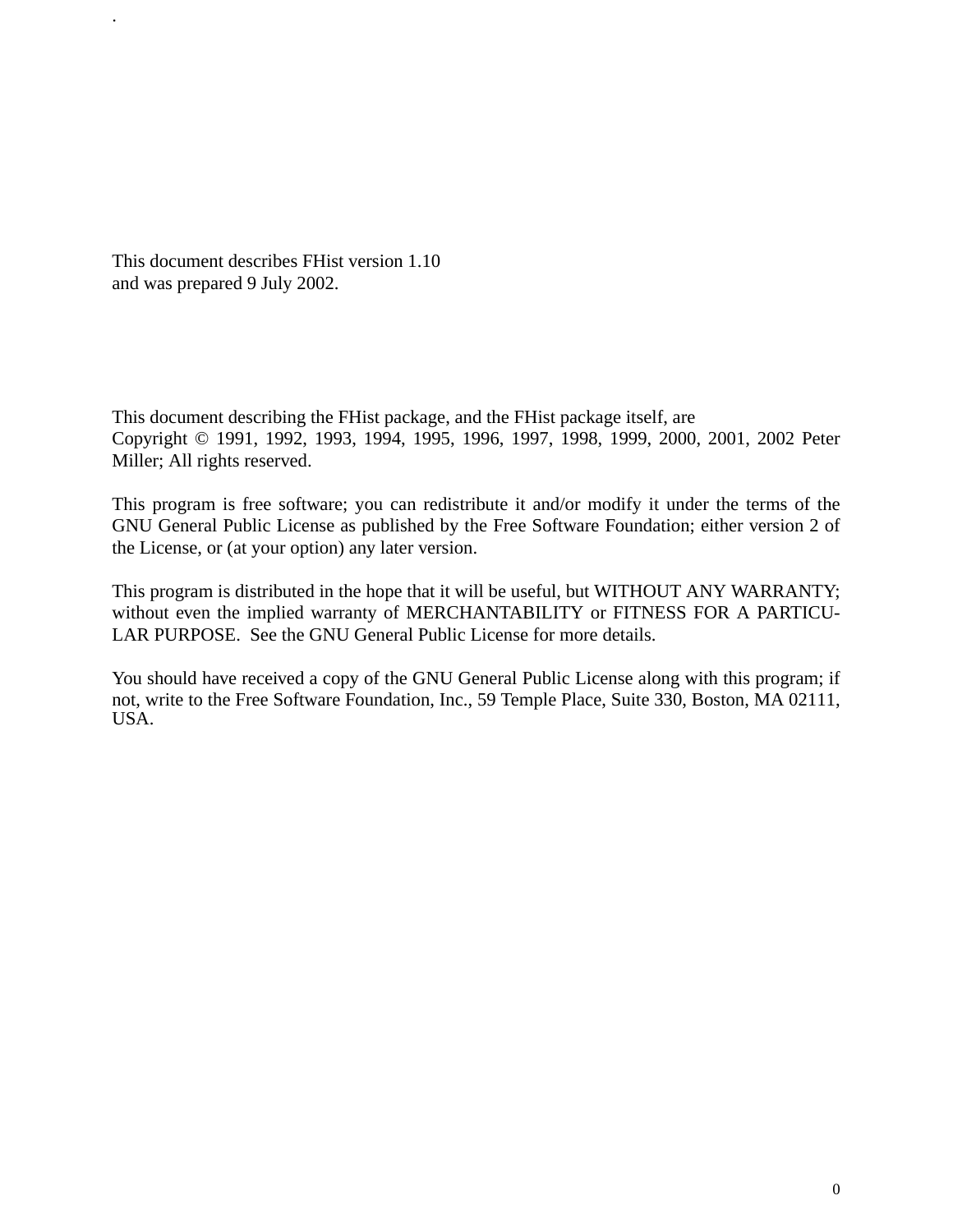#### **NAME**

fhist − file history and comparison tools

Copyright © 1991, 1992, 1993, 1994, 1995, 1996, 1997, 1998, 1999, 2000, 2001, 2002 Peter Miller; All rights reserved.

Portions of this program are Copyright © 1990 David I. Bell.

The *fhist* package is distributed under the terms of the GNU General Public License, see the *LICENSE* section, below, for more information.

#### **DESCRIPTION**

The FHist package contains 3 utilities, a file history tool ''*fhist*'',afile comparison tool ''*fcomp*'', and a file merging tool ''*fmerge*'. All three are bundled together, because they all use the same minimal-difference algorithm.

fhist

Keeps track of versions of a file. It works correctly when given binary files as input. See *fhist*(1) for more information.

fcomp

Compares two versions of a file, usually line-for-line textual comparison. It is capable of comparing two binary files byte-for-byte. See *fcomp*(1) for more information.

fmerge

Merges together edits from two descendants of a file. See *fmerge*(1) for more information.

The history tool presented here, fhist, is a *minimal* history tool. It provides no locking or branching. This can be useful in contexts where the configuration management or change control be being provided by some other tool.

#### **REFERENCES**

This program is based on the algorithm in

*An O(ND) Difference Algorithm and Its Variations*, Eugene W. Myers, TR 85-6, 10-April-1985, Department of Computer Science, The University of Arizona, Tuscon, Arizona 85721.

See also:

*A File Comparison Program*, Webb Miller and Eugene W. Myers, Software Practice and Experience, Volume 15, No. 11, November 1985.

#### **BUILDING**

For complete instructions for host to build these programs, see the *BUILDING* file included in this distribution.

## **ARCHIVE SITE**

The latest version of *fhist* is available on the Web from:

| URL:  | http://www.canb.auug.org.au/~millerp/ |                                  |
|-------|---------------------------------------|----------------------------------|
| File: | fhist.html                            | # The FHist page.                |
| File: | fhist-1.10.README                     | # Description, from the tar file |
| File: | $fhist-1.10.lsm$                      | # Description, in LSM format     |
| File: | fhist- $1.10$ .spec                   | # RedHat package spec            |
| File: | fhist-1.10.tar.Z                      | # The complete source.           |
|       |                                       |                                  |

FHist is also carried by sunsite.unc.edu in its Linux archives. You will be able to find FHist on any of its mirrors.

| URL: | ftp://sunsite.unc.edu/pub/Linux/devel/vc/ |  |
|------|-------------------------------------------|--|
|------|-------------------------------------------|--|

| File: | fhist-1.10.README | # Description, from the tar file |  |  |
|-------|-------------------|----------------------------------|--|--|
|-------|-------------------|----------------------------------|--|--|

File: fhist-1.10.lsm # Description, in LSM format

- File: fhist-1.10.spec # RedHat package spec
- File: fhist-1.10.tar.Z # The complete source.

This site is extensively mirrored around the world, so look for a copy near you (you will get much better response).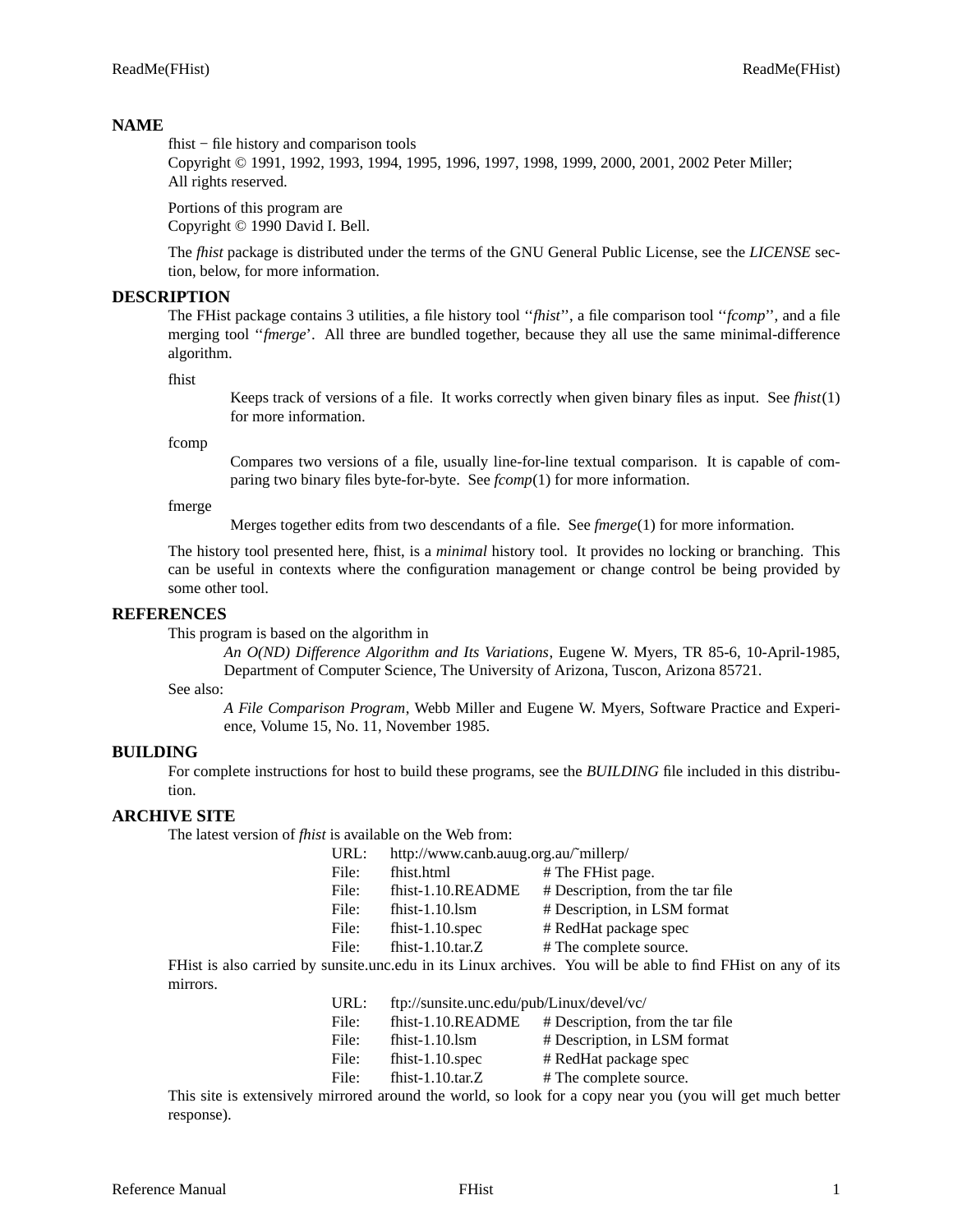## **COPYRIGHT**

fhist version 1.10.D001

Copyright © 1991, 1992, 1993, 1994, 1995, 1996, 1997, 1998, 1999, 2000, 2001, 2002 Peter Miller; All rights reserved.

This program is derived from a work Copyright © 1990 David I. Bell.

This program is free software; you can redistribute it and/or modify it under the terms of the GNU General Public License as published by the Free Software Foundation; either version 2 of the License, or (at your option) any later version.

This program is distributed in the hope that it will be useful, but WITHOUT ANY WARRANTY; without even the implied warranty of MERCHANTABILITY or FITNESS FOR A PARTICULAR PURPOSE. See the GNU General Public License for more details.

You should have received a copy of the GNU General Public License along with this program; if not, write to the Free Software Foundation, Inc., 59 Temple Place, Suite 330, Boston, MA 02111, USA.

## **AUTHORS**

| Peter Miller  | Web:            | http://www.canb.auug.org.au/~millerp                         |
|---------------|-----------------|--------------------------------------------------------------|
| $\bigwedge^*$ | E-Mail:         | millerp@canb.auug.org.au                                     |
| David I. Bell | Web:<br>E-Mail: | http://www.canb.auug.org.au/~dbell<br>dbell@canb.auug.org.au |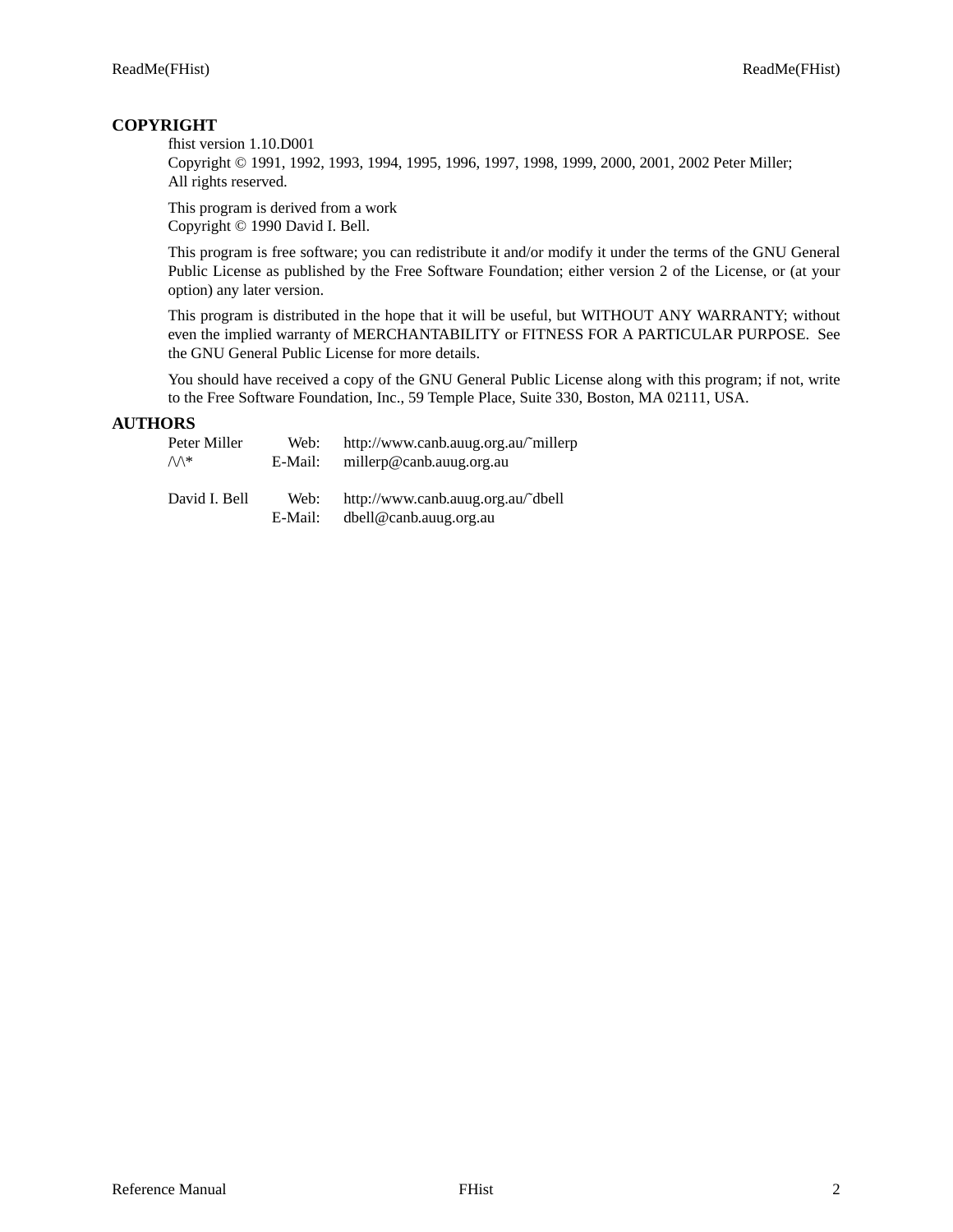## **RELEASE NOTES**

For excruciating detail, and also acknowledgements of those who generously sent me feedback, please see the *etc/CHANGES.1.10* file included in this distribution.

A number of features and bug fixes have been added to *fhist* with this release. A few of them are detailed here:

#### **Version 1.10**

• Interrupt handling has been improved.

- There is a new *fhist -No\_Keywords* option, used to completely disable keyword substitution.
- Several build problems have been fixed.

## **Version 1.9**

No public release.

#### **Version 1.8**

• There is a new **−BINary** option for the *fcomp*(1) program, which compares binary files a byte at time, printing the results in hexadecimal.

• The *fcomp*(1) program now silently copes with CRLF line terminations.

#### **Version 1.7**

• The *fhist(1) command now has a* **--binary** *option, which may be used to store the history of binary files.*

• The *fhist*(1) command has a new **--make-path** option, which requests that the history directory be created if necessary.

•Abug in *fhist*(1) wich caused a SEGFAULT when you used the **-t** option (extract to terminal) has been fixed.

#### **Version 1.6**

- An RPM spec file has been added to the distribution.
- The code is now more robust about what various UNIX systems return from pathconf().
- •Abug with the ''*fcomp -blank*'' option has been fixed.

#### **Version 1.5**

- Binary files are now detected on input, and the utilities file gracefully with a warning or error message, as appropriate.
- Some buffer over-run bugs have been fixed.
- Several improvements have been made to the portability.

#### **Version 1.4**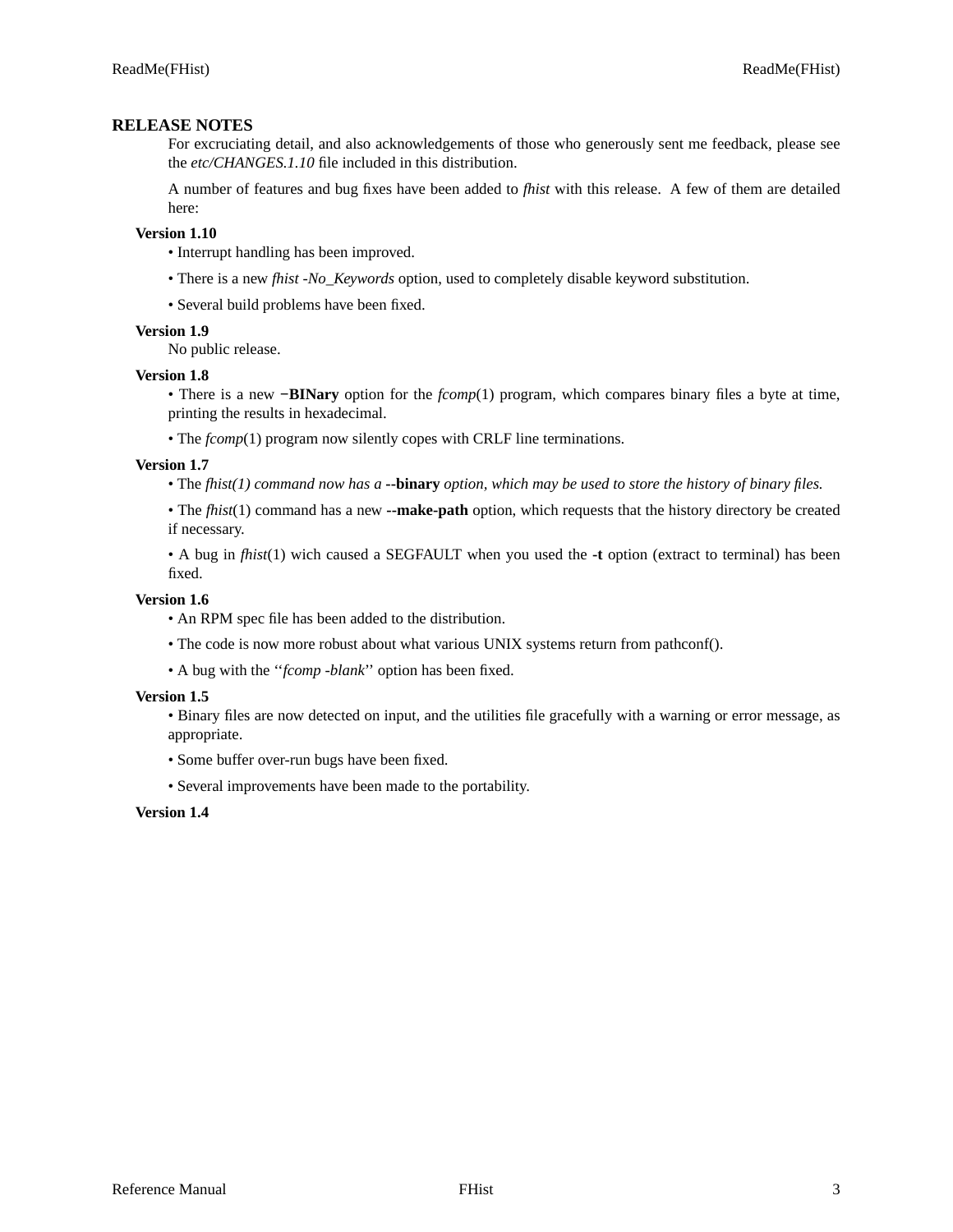• The install and build procedures have been made more robust, and they take note of more of the information provided by GNU Autoconf.

• The error messages have been internationalized, so it is now possible to obtain error messages in your native language. (If you would like to contribute with error message translations, please contact the author.)

• An LSM description has been added, along with a HTML page to present it all nicely at the archive site.

•ARedHat Package Manager spec file has been added, so that a RedHat package can be created. The spec file is in the standard distribution.

#### **Version 1.3**

This version was not distributed at all.

## **Version 1.2**

This version was not distributed very widely.

• The non-standard isblank function is no longer used, it cause too many portability problems.

• The use of pathconf is not more robust for more operating systems.

#### **Version 1.1**

• The *fhist* package now uses a shell script called *configure* to configure itself. This script is generated using the *GNU Autoconf* utility. This should make *fhist* significantly easier to configure, and significantly more portable.

•Abug has been fixed in the conflict reporting of the *fmerge* program. It now correctly opens the conflicts file.

• The *fhist* program now uses *pathconf* (2) to determine file name length limits.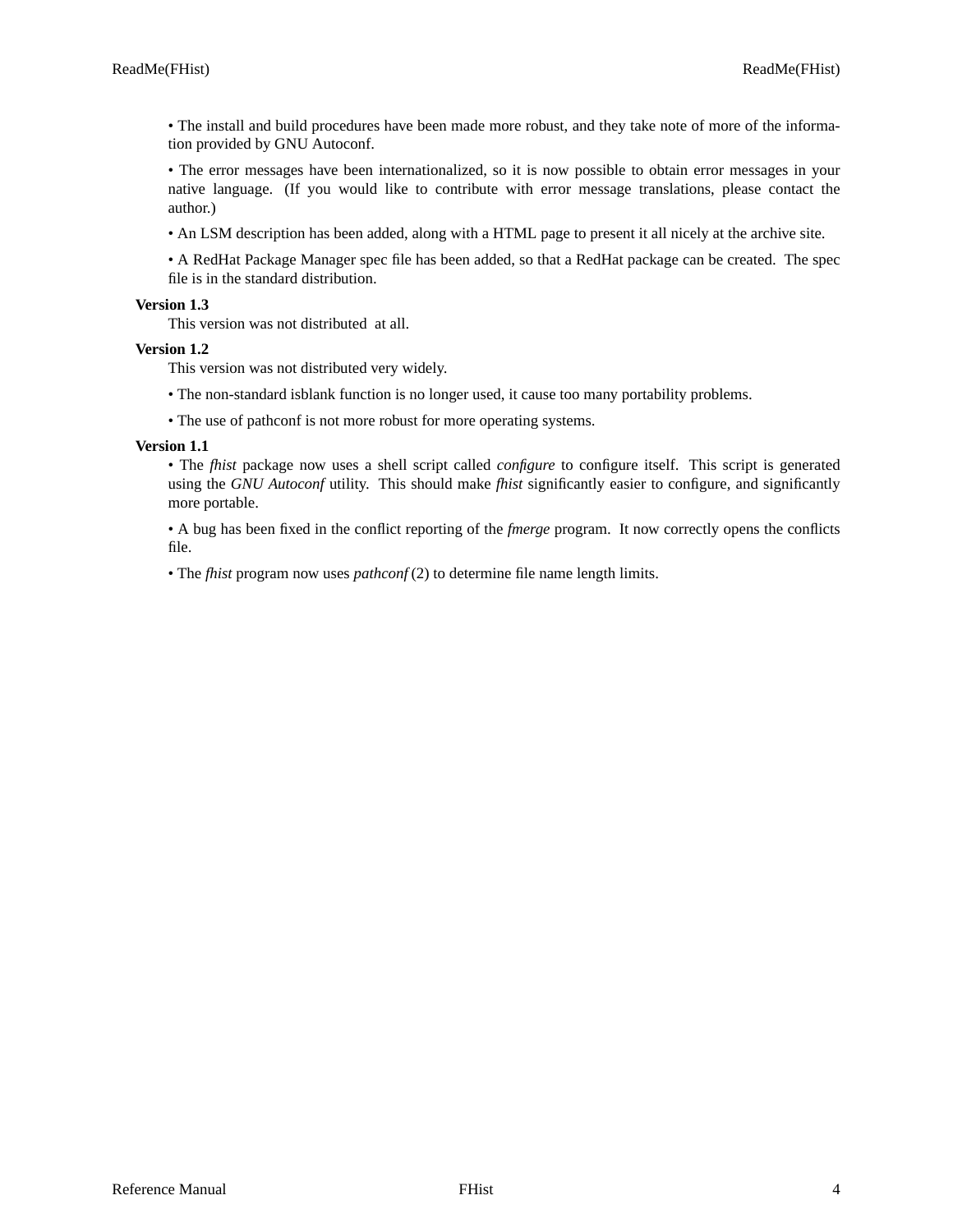## **NAME**

fhist − file history and comparison tools

Copyright © 1991, 1992, 1993, 1994, 1995, 1996, 1997, 1998, 1999, 2000, 2001, 2002 Peter Miller; All rights reserved.

Portions of this program are Copyright © 1990 David I. Bell.

The *fhist* package is distrributed under the terms of the GNU General Public License, see the *LICENSE* section, below, for more information.

#### **SPACE REQUIREMENTS**

You will need about 600K to unpack and build the *fhist* package. (This is the worst case seen so far, most systems have binaries about 60% as big as this, 400K is more typical.) Your mileage may vary.

#### **BEFORE YOU START**

There are a few pieces of software you may want to fetch and install before you proceed with your installation of cook.

#### GNU Gettext

The *fhist* package has been internationalized. It can now print error messages in any of the supported languages. In order to do this, the GNU Gettext package must be installed *before* you run the configure script as detailed in the next section. This is because the configure script looks for it. On systems which use the GNU C library, version 2.0 or later, there is no need to explictly do this as GNU Gettext is included. Remember to use the GNU Gettext configure *--with-gnu-gettext* option if your system has native gettext tools.

#### GNU Groff

The documentation for the *fhist* package was prepared using the GNU Groff package. This distribution includes full documentation, which may be processed into PostScript or DVI files at install time − if GNU Groff has been installed.

#### GNU Groff patch

There is a patch for GNU Groff available, which gives *groff* (1) and *gsoelim*(1) a **−B***path* option. This adds an include file search path, similar to *cpp*(1). The Makefile assumes this is available. The patch is at http://www.canb.auug.org.au/˜millerp/groff-1.11a.patch or its mirrors.

- Bison If your operating system does not have a native *yacc*(1) you will need to fetch and install GNU Bison in order to build the *fhist* package.
- GCC You may also want to consider fetching and installing the GNU C Compiler if you have not done so already. This is not essential.

The GNU FTP archives may be found at  $prep.a.i.mit.edu$ , and are mirrored around the world.

## **SITE CONFIGURATION**

The **fhist** package is configured using the *configure* shell script included in this distribution.

The *configure* shell script attempts to guess correct values for various system-dependent variables used during compilation, and creates the *Makefile* and *common/config.h* files. It also creates a shell script *config.status* that you can run in the future to recreate the current configuration.

Normally, you just *cd* to the directory containing *fhist*'s source code and type

% **./configure** *...lots of output...* %

If you're using *csh* on an old version of System V, you might need to type

```
% sh configure
```
*...lots of output...* %

instead to prevent *csh* from trying to execute *configure* itself.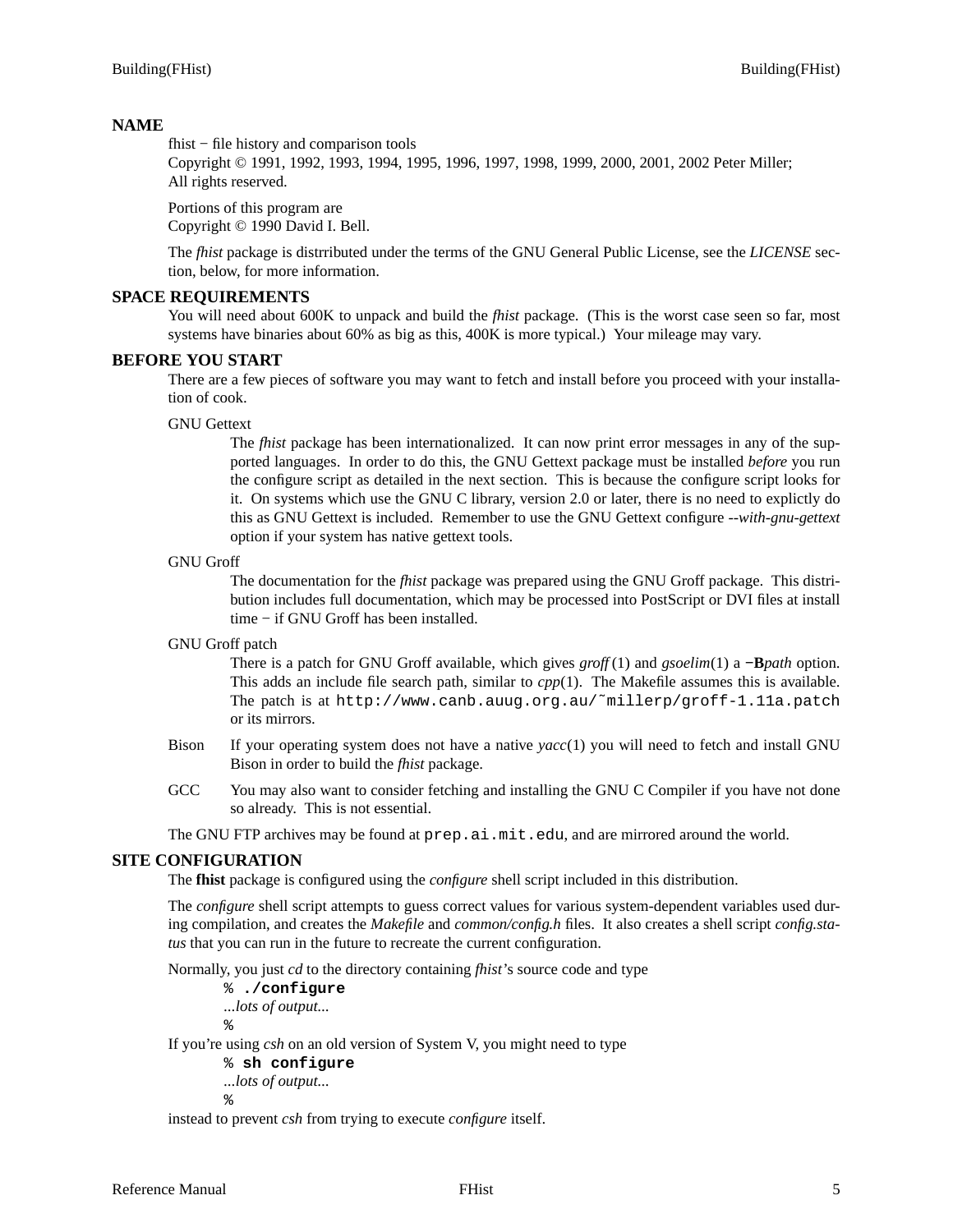Running *configure* takes a minute or two. While it is running, it prints some messages that tell what it is doing. If you don't want to see the messages, run *configure* with its standard output redirected to */dev/null*; for example,

```
% ./configure > /dev/null
%
```
By default, *configure* will arrange for the *make install* command to install the **fhist** package's files in */usr/local/bin* and */usr/local/man*. You can specify an installation prefix other than */usr/local* by giving *configure* the option --prefix=*PATH*.

You can specify separate installation prefixes for architecture-specific files and architecture-independent files. If you give *configure* the option --exec-prefix=*PA TH* the **fhist** package will use *PA TH* as the prefix for installing programs and libraries. Data files and documentation will still use the regular prefix. Normally, all files are installed using the same prefix.

*configure* ignores any other arguments that you give it.

On systems that require unusual options for compilation or linking that the *fhist* package's *configure* script does not know about, you can give *configure* initial values for variables by setting them in the environment. In Bourne-compatible shells, you can do that on the command line like this:

\$ **CC='gcc -traditional' LIBS=-lposix ./configure** *...lots of output...*

\$

Here are the *make* variables that you might want to override with environment variables when running *configure*.

Variable: CC

C compiler program. The default is *cc*.

Variable: INSTALL

Program to use to install files. The default is *install* if you have it, *cp* otherwise.

Variable: LIBS

Libraries to link with, in the form  $-1$ *foo*  $-1$ *bar*. The *configure* script will append to this, rather than replace it.

If you need to do unusual things to compile the package, the author encourages you to figure out how *configure* could check whether to do them, and mail diffs or instructions to the author so that they can be included in the next release.

## **BUILDING FHIST**

All you should need to do is use the

% **make** *...lots of output...* %

command and wait. When this finishes you should see a directory called *bin* containing four files: *fcomp*, *fhist*, *fmerge* and *txt2c*.

**fcomp** The *fcomp* program is user to compare two text files.

**fhist** The *fhist* program is used to maintain and edit history of a text file.

**fmerge** The *fmerge* program is used to merge together edits from two descendants of a file.

**txt2c** The *txt2c* program is a utility used to build the *fhist* package; it is not intended for general use and should not be installed.

You can remove the program binaries and object files from the source directory by using the

% **make clean** *...lots of output...*  $\approx$ 

command. To remove all of the above files, and also remove the *Makefile* and *common/config.h* and *config.status* files, use the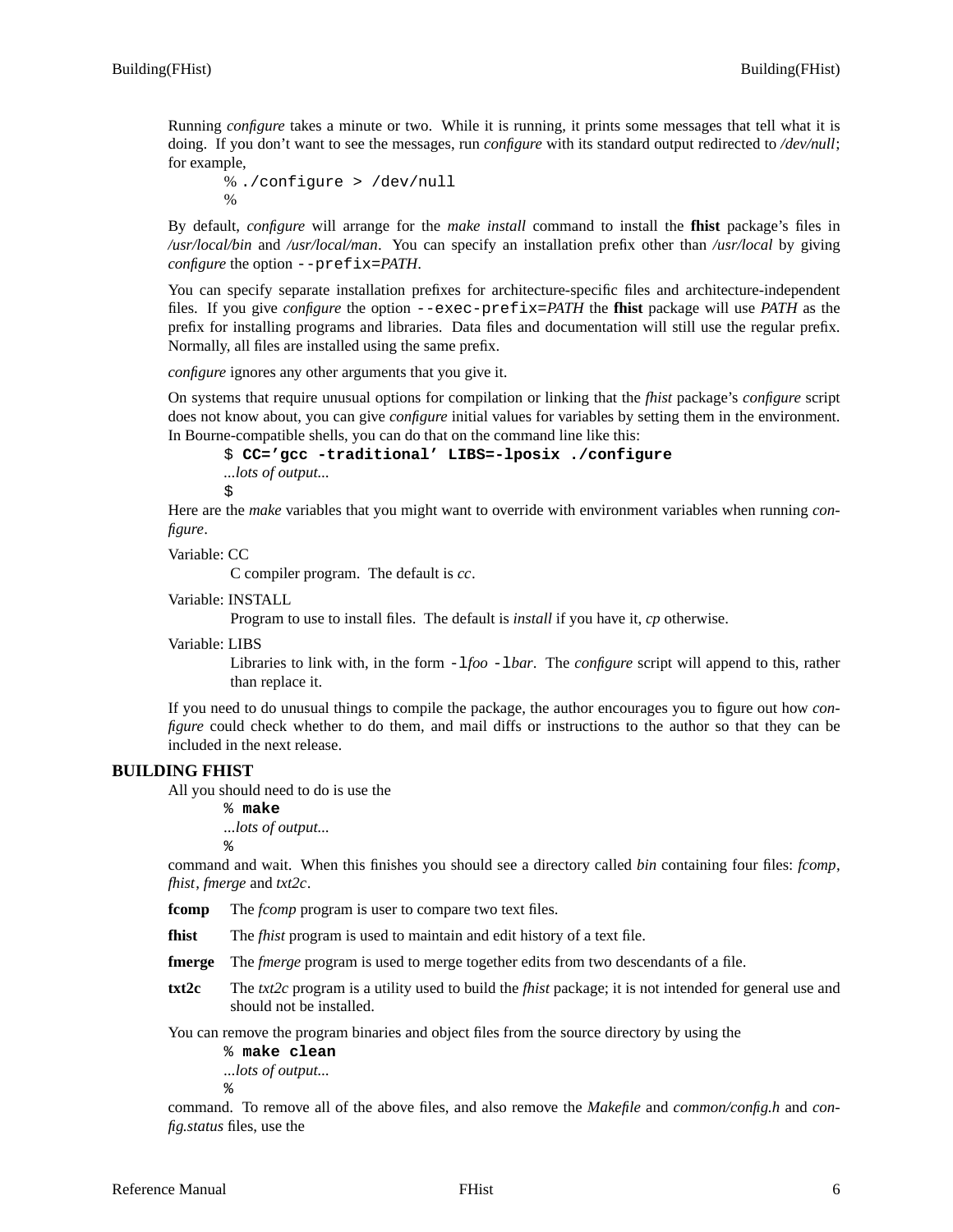% **make distclean**

*...lots of output...*

%

command.

The file *etc/configure.in* is used to create *configure* by a GNU program called *autoconf*. You only need to know this if you want to regenerate *configure* using a newer version of *autoconf*.

## **TESTING FHIST**

The *fhist* package is accompanied by a test suite. To run this test suite, use the following command:

% **make sure** *...lots of output...* %

This is successful if the last line of the test output reads "Passed All Tests".

Please let the author know if any of the tests fail, and why if you can work that out.

## **INSTALLING FHIST**

As explained in the *SITE CONFIGURATION* section, above, the *fhist* package is installed under the */usr/local* tree by default. Use the --prefix=*PA TH* option to *configure* if you want some other path.

All that is required to install the *fhist* package is to use the

% **make install** *...lots of output...* %

command. Control of the directories used may be found in the first few lines of the *Makefile* file if you want to bypass the *configure* script.

The above procedure assumes that the *soelim*(1) command is somewhere in the command search *PATH*. The *soelim*(1) command is available as part of the *GNU Roff* package, mentioned previously in the *PRINTED MANUALS* section. If you don't have it, but you do have the *cook* package, then a link from *roffpp* to *soelim* will also work.

The above procedure also assumes that the *\$(prefix)/man/man1* and *\$(prefix)/man/man5* directories already exist. If they do not, you will need to *mkdir* them manually.

## **PRINTED MANUALS**

The easiest way to get copies of the manuals is to get the *fhist.1.10.pdf* file from the archive site. This is an Adobe AcroRead file containing the Reference Manual, which contains the README file, the BUILDING file and internationalization notes, as well as all of the manual pages for all of the commands.

This distribution contains the sources to all of the documentation for *fhist*. The author used the GNU groff package and a postscript printer to prepare the documentation. If you do not have this software, you will need to substitute commands appropriate to your site.

If you have the GNU Groff package installed *before* you run the *configure* script, the *Makefile* will contain instructions for constructing the documentation. If you already used the *make* command, above, this has already been done. The following command

**%** make doc

*...lots of output...* **%**

can be used to do this explicitly, if you managed to get to this point without doing it. Please note that there may be some warnings from groff, particularly about missing fonts, particularly for the .txt files; this is normal.

Once the documents have been formatted, you only need to print them. The following command

**%** lpr lib/en/reference.ps **%**

will print the English PostScript version of the Reference Manual. Watch the *make* output to see what other versions are available.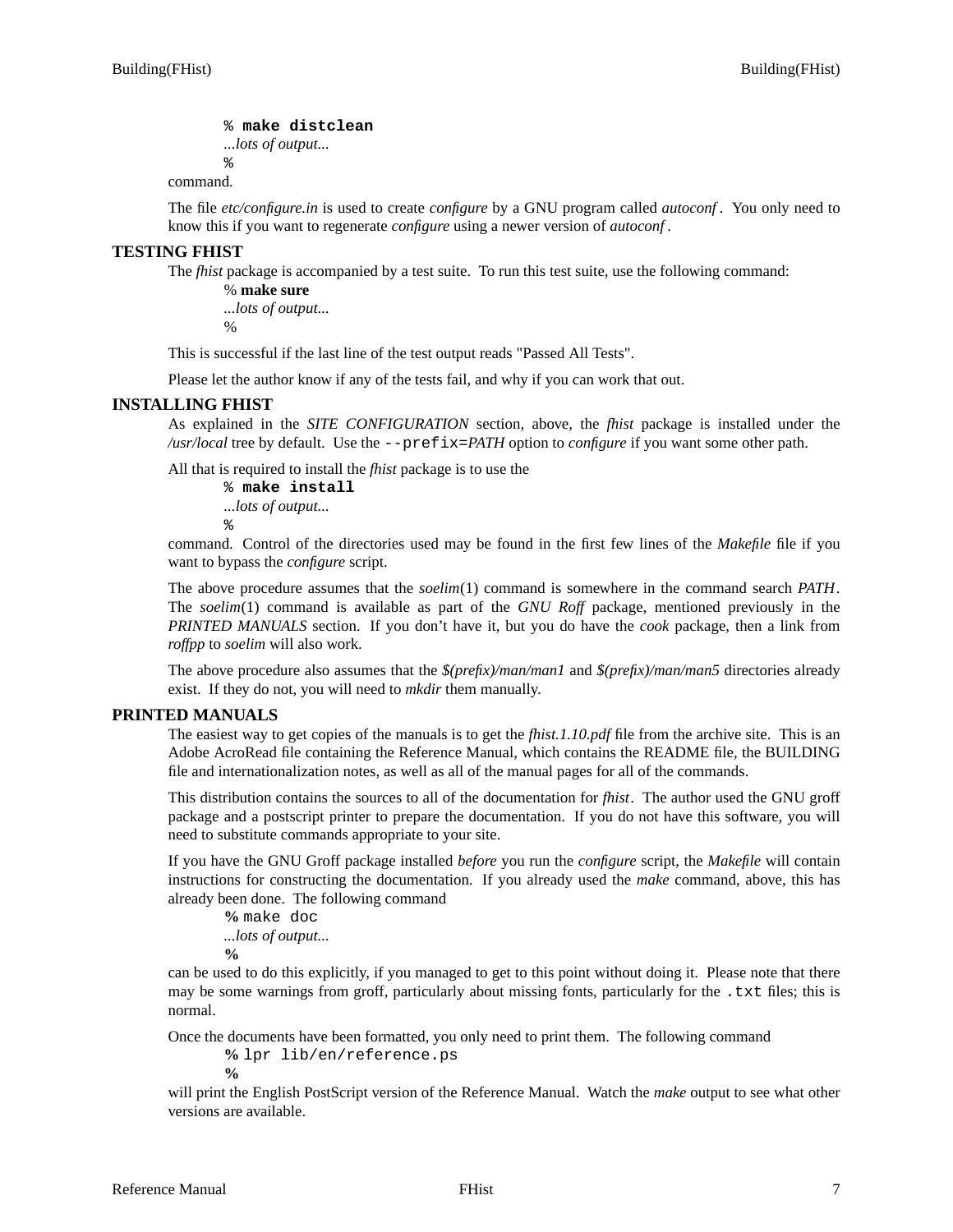## **COPYRIGHT**

fhist version 1.10.D001

Copyright © 1991, 1992, 1993, 1994, 1995, 1996, 1997, 1998, 1999, 2000, 2001, 2002 Peter Miller; All rights reserved.

This program is derived from a work Copyright © 1990 David I. Bell.

This program is free software; you can redistribute it and/or modify it under the terms of the GNU General Public License as published by the Free Software Foundation; either version 2 of the License, or (at your option) any later version.

This program is distributed in the hope that it will be useful, but WITHOUT ANY WARRANTY; without even the implied warranty of MERCHANTABILITY or FITNESS FOR A PARTICULAR PURPOSE. See the GNU General Public License for more details.

You should have received a copy of the GNU General Public License along with this program; if not, write to the Free Software Foundation, Inc., 59 Temple Place, Suite 330, Boston, MA 02111, USA.

## **AUTHORS**

| Peter Miller    | Web:            | http://www.canb.auug.org.au/~millerp                         |
|-----------------|-----------------|--------------------------------------------------------------|
| $\mathcal{M}^*$ | E-Mail:         | millerp@canb.auug.org.au                                     |
| David I. Bell   | Web:<br>E-Mail: | http://www.canb.auug.org.au/~dbell<br>dbell@canb.auug.org.au |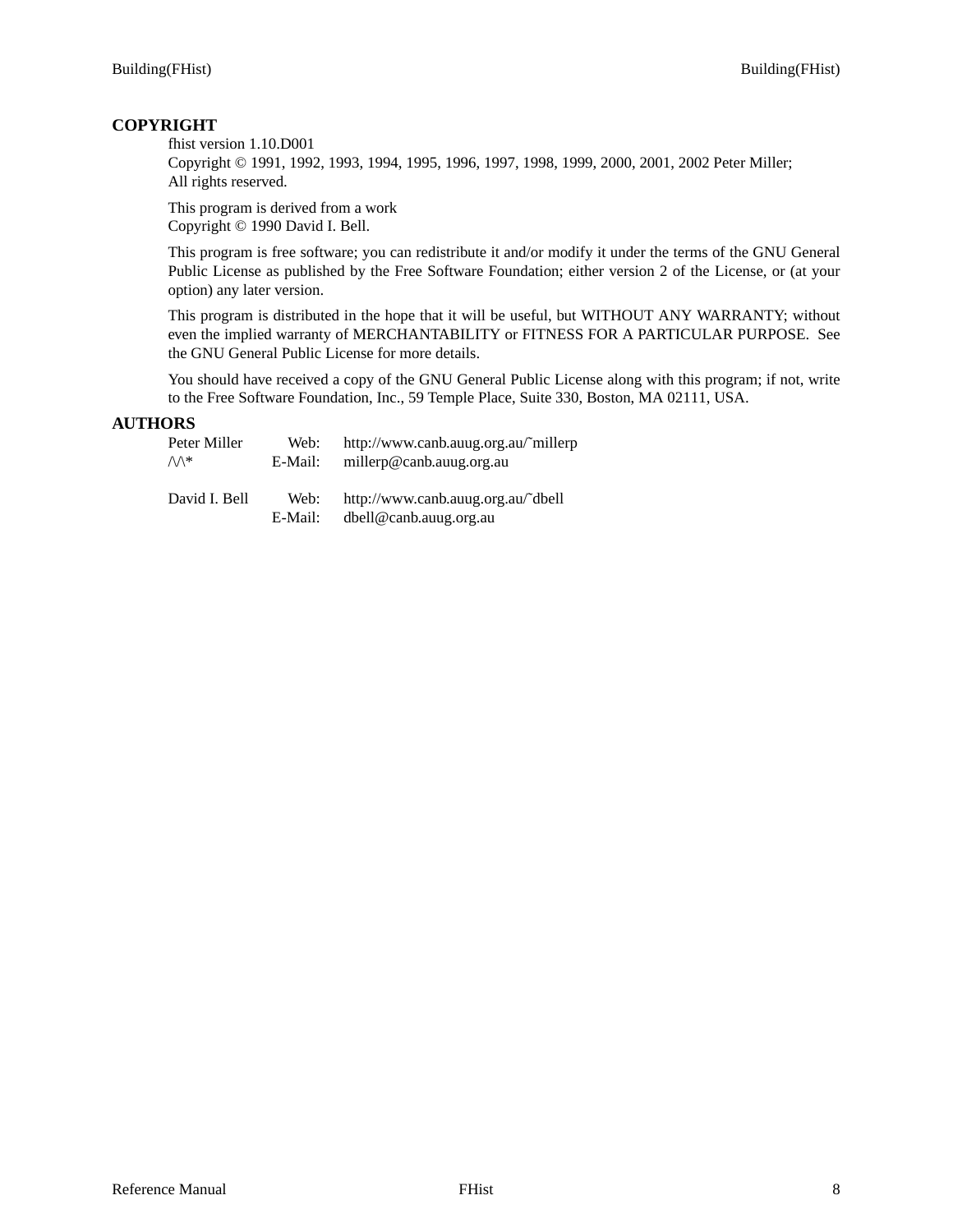## **NAME**

Internationalization

#### **DESCRIPTION**

The FHist package has gone international; it can now speak many languages. This is accomplished by using the GNU Gettext library and utilities. In order to do this, is is necessary to install GNU Gettext prior to configuring, making and installing the FHist package, as described in the *BUILDING* file.

#### **Internationalization**

This is the process of identifying all of the error messages in the source code, and providing error message catalogues in a variety of languages. The error message identification was performed by the FHist package's author, and the various GNU translation teams provided the translations. Users of the FHist package do not need to do anything to internationalize it, this has already been done.

#### **Localization**

The programs in the FHist package are "localizable" when properly installed; the programs they contain can be made to speak your own native language.

By default, the FHist package will be installed to allow translation of messages. It will automatically detect whether the system provides a usable 'gettext' function.

## **INSTRUCTIONS FOR USERS**

As a user, if your language has been installed for this package, you only have to set the 'LANG' environment variable to the appropriate ISO 639 two-letter code prior to using the programs in the package. For example, let's suppose that you speak German. At the shell prompt, merely execute

setenv LANG de

(in 'csh'), or

LANG=de; export LANG

(in 'sh'). This can be done from your *.cshrc* or *.profile* file, setting this automatically each time you login.

An operating system might already offer message localization for many of its programs, while other programs have been installed locally with the full capabilities of GNU Gettext. Using the GNU Gettext extended syntax for the 'LANG' environment variable may break the localization of already available through the operating system. In this case, users should set both the 'LANGUAGE' and 'LANG' environment variables, as programs using GNU Gettext give preference to the 'LANGUAGE' environment variable.

For example, some Swedish users would rather read translations in German when Swedish is not available. This is easily accomplished by setting 'LANGUAGE' to 'sv:de' while leaving 'LANG' set to 'sv'.

## **DIRECTORY STRUCTURE**

All files which may require translation are located below the *lib* directory of the source distribution. It is organized as one directory below *lib* for each localization. Localizations include all documentation as well as the error messages.

#### **Localization Directory Names**

Each localization is contained in a sub-directory of the *lib* directory, with a unique name. Each localization sub-directory has a name of the form:



- *language* is one of the 2-letter names from the ISO 639 standard. See *http://www.ics.uci.edu/pub/ietf/ http/related/iso639.txt* for a list.
- *territory* is one of the 2-letter country codes from the ISO 3166 standard. See *ftp://rs.internic.net/ netinfo/iso3166-countrycodes* for a list.
- *codeset* is one of the codeset names defined in RFC 1345. This simplifies the task of moving localizations between charsets, because GNU Recode understands them. See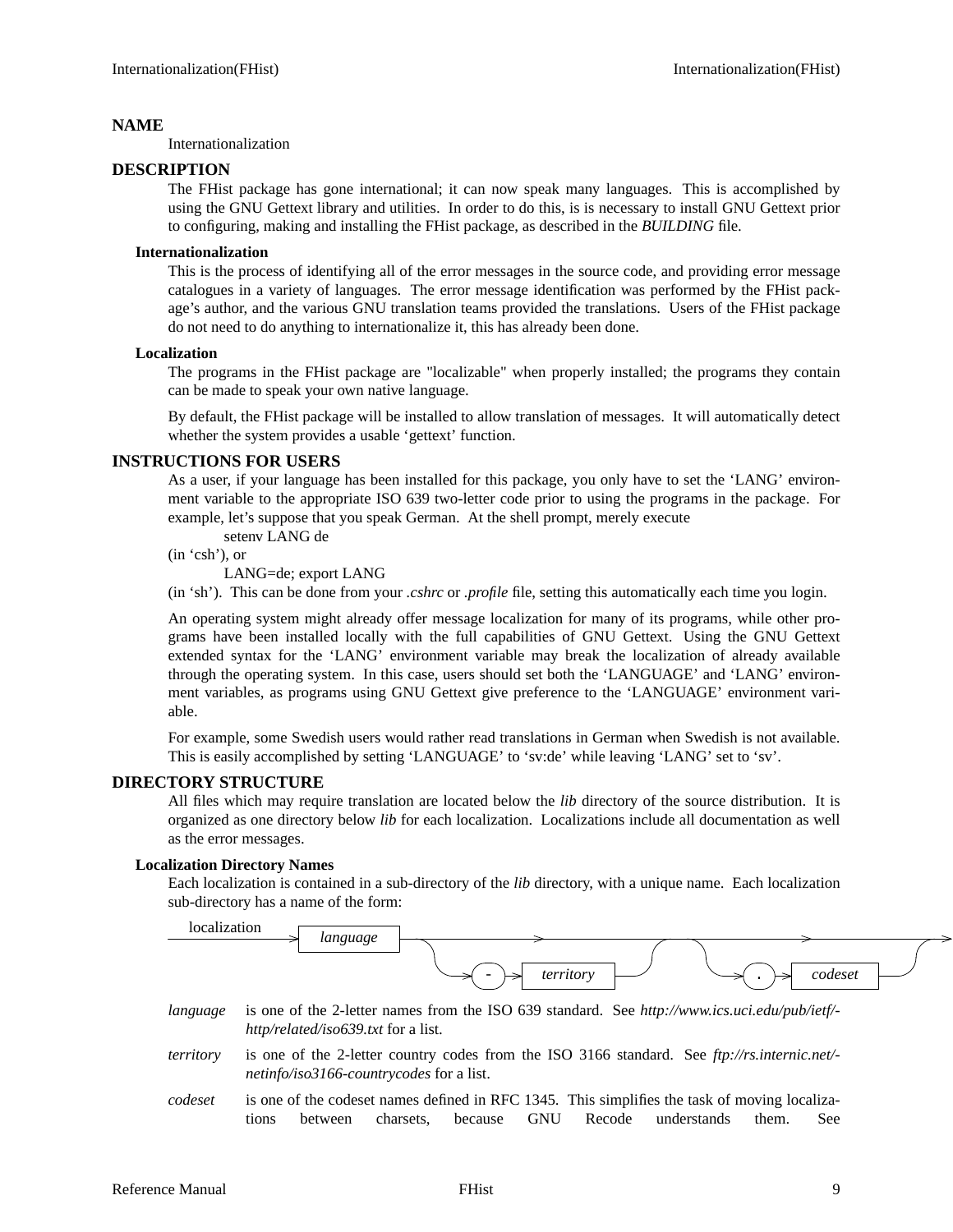*http://info.internet.isi.edu/1s/in-notes/rfc/files/rfc1345.txt* for a list.

Here are some examples of localization names:

| Name        | Description              |  |
|-------------|--------------------------|--|
| en.ascii    | English, ASCII encoding  |  |
| en_us.ascii | English with US spelling |  |
| de.latin1   | German, Latin-1 encoding |  |

#### **Localization Directory Contents**

Each localization sub-directory in turn contains sub-directories. These are:

| Directory   | Contents                     |  |
|-------------|------------------------------|--|
| LC MESSAGES | The error message (PO) files |  |
| building    | The BUILDING file            |  |
| man1        | The section 1 manual entries |  |
| readme      | The README file              |  |
| building    | The BUILDING file            |  |
| reference   | The Reference Manual         |  |

The structure is identical below each of the localization directories. The sub-directories of all localizations will have the same names.

## **INSTRUCTIONS FOR TRANSLATORS**

When translating the error messages, all of the substitutions described in *cook\_sub*(5) are also available. Substitution variable names and function names may be abbreviated, in the same way that command line options are abbreviated, but abbreviation should probably be avoided. Substitution names will *never* be internationalized, otherwise the substitutions will stop working, Catch-22.

While FHist was written by an English speaker, the English localization is necessary, to translate the ''terse programmer'' style error messages into something more user friendly.

Messages which include command line options need to leave the command line options untranslated, because they are not yet internationalized, though they may be one day.

Each LC\_MESSAGES directory within each localization contains a number of PO files. There is one for each program in the FHist package, plus one called common.po containing messages common to all of them. The MO file for each program is generated by naming the program specific PO file and also the common PO file.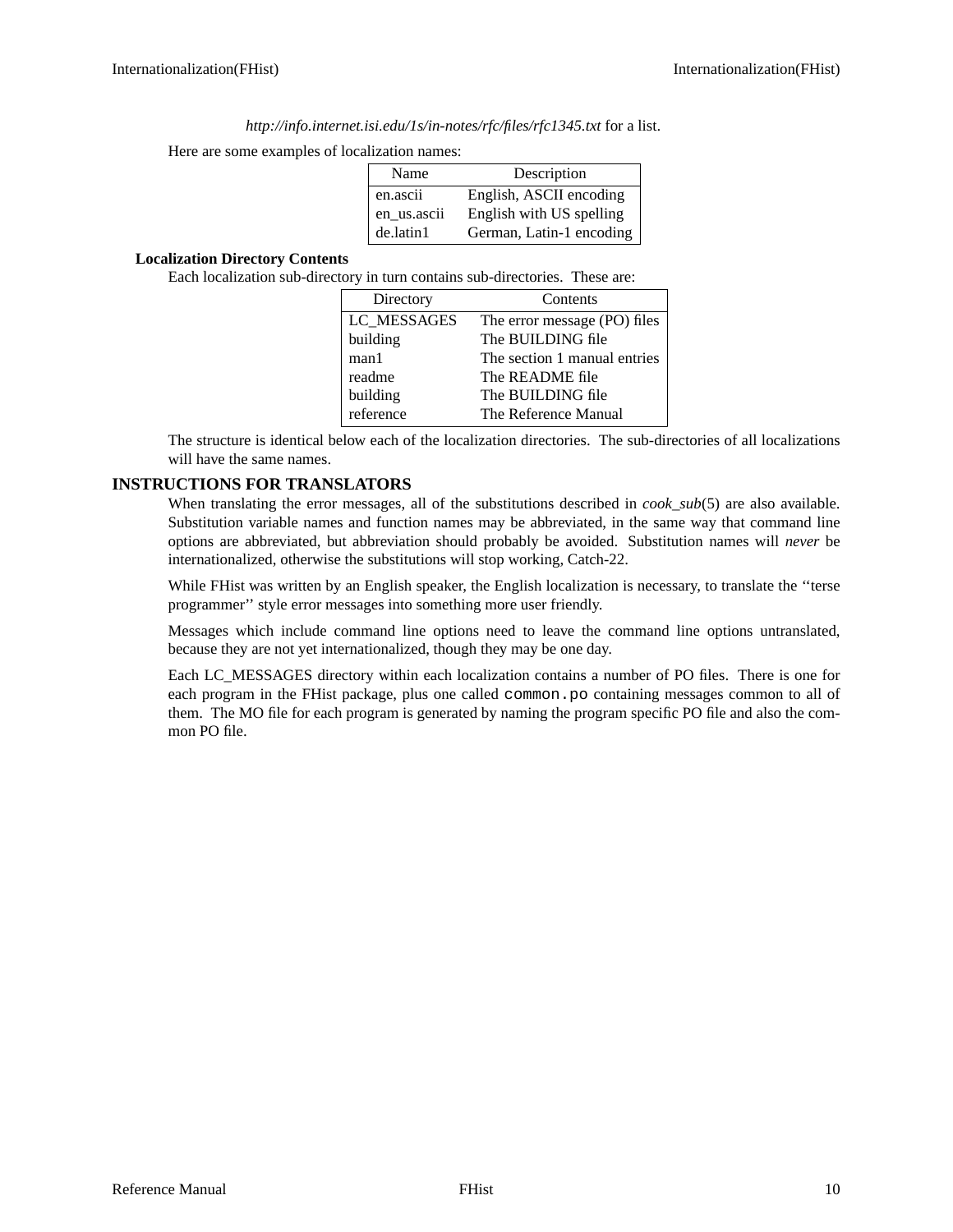## **NAME**

fcomp − file compare

## **SYNOPSIS**

**fcomp** [ *option*... ] *filename1 filename2*

#### **fcomp -Help**

#### **fcomp -VERSion**

#### **DESCRIPTION**

The *fcomp* program is used to compare text files, similar to the *diff* (1) program. Its advantage is that it always produces minimal differences, and so will never mis-sync when comparing files. Its disadvantage is that it runs slower due to the extra work required to produce optimal differences. However, for files differing by less than a few thousand lines, its performance is adequate. The algorithms used by this utility are also used by the *fhist*(1) program in order to produce the edit history.

To compare file *old* to file *new*, the command:

fcomp old new

would be used. This gives the differences involved in converting **from** file *old* **to** file *new*. This is analogous to the use of the *cp*(1) command. Either the *old* or *new* file may be a directory, in which case the comparison is done to the file in the directory with the same name as the other file. An error is given if *old* and *new* are both directories.

#### **OPTIONS**

The following options are understood:

#### **-BINary**

This option may be used to compare binary files on a byte-for-byte basis. (Each byte is treated as a ''line'' by the algorithm.) Byte values are displayed in hexadecimal, as are the addresses. Note: this is different behaviour to the *fhist*(1) option of the same name.

#### **-Blank**

Ignore blank lines in the input files.

#### **-Context** *number*

This specifies the number of lines of "context" which is displayed. This shows the specified number of lines before and after the actual lines being changed. This is useful to locate and identify the line which is actually being changed, when there are many identical copies of the line in the file.

#### **-Edit**

Output an edit script which is machine readable.

#### **-Failures** *number*

This stops the comparison if the number of changes exceeds the specified number. Each change is a delete or insert of a single line. This is useful when you are not interested in the results when the files are totally different. Another use is a quick check to see if two files are identical, by using a value of zero.

#### **-Help**

Give some help on how to use the *fcomp* program.

**-Join** *number*

This merges together lines which have changed, if they are separated by up to the specified number of unchanged lines. This makes a change look bigger, but reduces the "choppiness" of the output by showing fewer regions being changed. This is particularly effective to suppress worthless matchings of single blank lines or comment beginning and ending lines. A useful value for this option is 3 or so.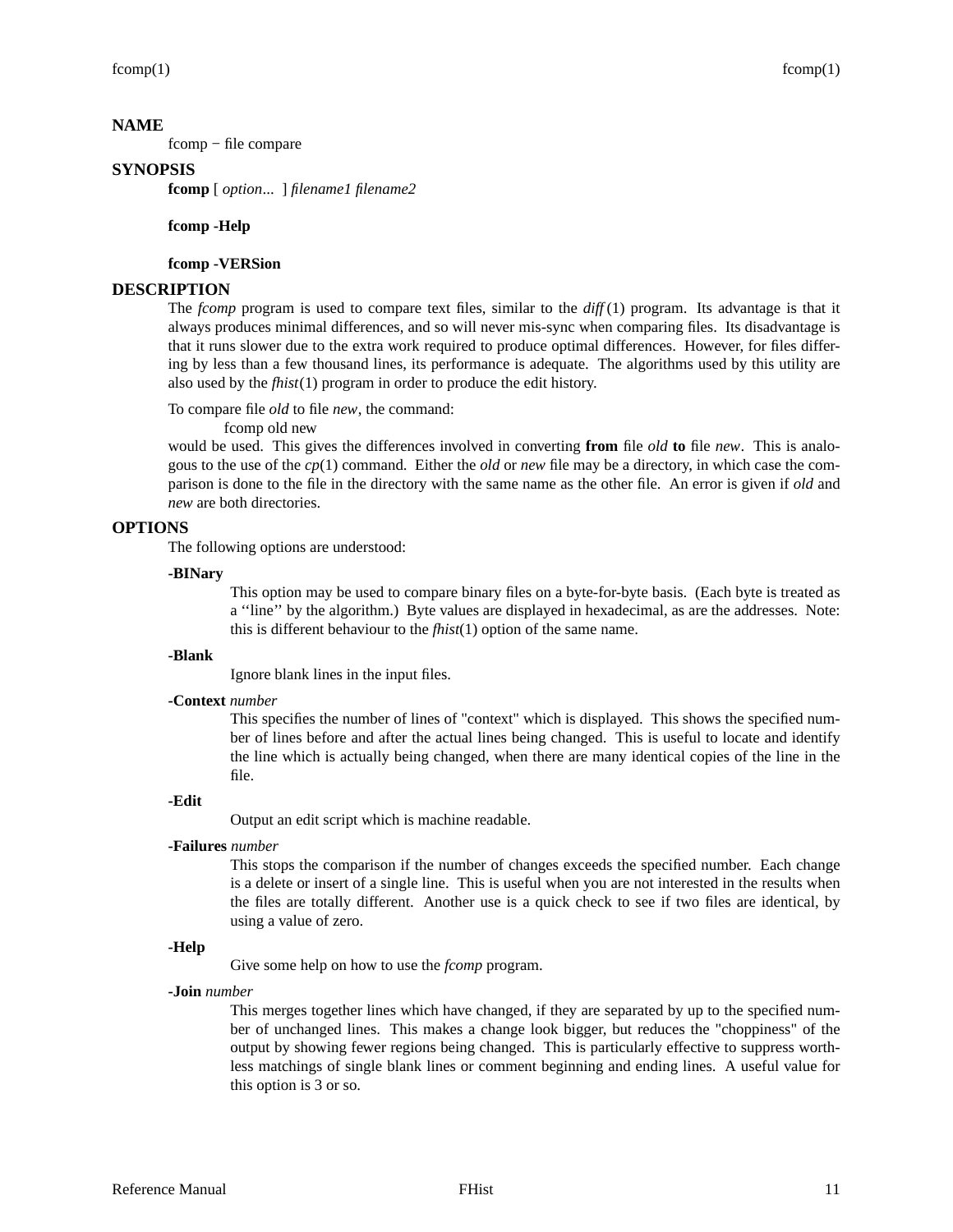#### **-Matching**

Output matching lines, rather then changed lines.

#### **-Number**

This outputs the line numbers at the left edge of the output. This isn't normally needed, since the line numbers are displayed in the comment line preceding the lines being displayed. Not outputting the line numbers prevents the terminal from needlessly scrolling for long lines.

#### **-Output** *filename*

Send the output to this file, rather than the standard output.

#### **-Quiet**

Output only a quick summary of changes needed.

#### **-Spaces**

This option ignores differences in the number of spaces in the two lines. That is, two or more adjacent spaces are handled as a single space. Spaces at the beginning or end of a line are totally ignored.

#### **-Upcase**

Uppercase lines before comparing.

#### **-VERSion**

Show what version of *fcomp* is running.

#### **-What**

This outputs all of both files together, showing what happened to each line of the first file in order to change to the line in the second file. This output is in "change bar" format, where inserted lines begin with **|+**, deleted lines begin with **|-**, and unchanged lines begin with spaces. The presence of the vertical bar makes it easy to search for the changed lines.

All options may be abbreviated; the abbreviation is documented as the upper case letters, all lower case letters and underscores (\_) are optional. You must use consecutive sequences of optional letters.

All options are case insensitive, you may type them in upper case or lower case or a combination of both, case is not important.

For example: the arguments "-help, "-HELP" and "-h" are all interpreted to mean the **-Help** option. The argument "-hlp" will not be understood, because consecutive optional characters were not supplied.

Options and other command line arguments may be mixed arbitrarily on the command line.

The GNU long option names are understood. Since all option names for *fcomp* are long, this means ignoring the extra leading '-'. The "**--***option***=***value*" convention is also understood.

#### **FILE NAME EXPANSION**

As a convenience, if a pathname begins with a period and a environment variable exists with that name, then the value of the environment variable will be used as the actual pathname. For example, if a environment variable of *.FOO* has the value *this.is.a.long.name*, then the command

fcomp -o .FOO

is actually equivilant to the command

fcomp -o this.is.a.long.name

If you want to prevent the expansion of a pathname which begins with a period, then you can use an alternate form for the pathname, as in:

fcomp -o ./.FOO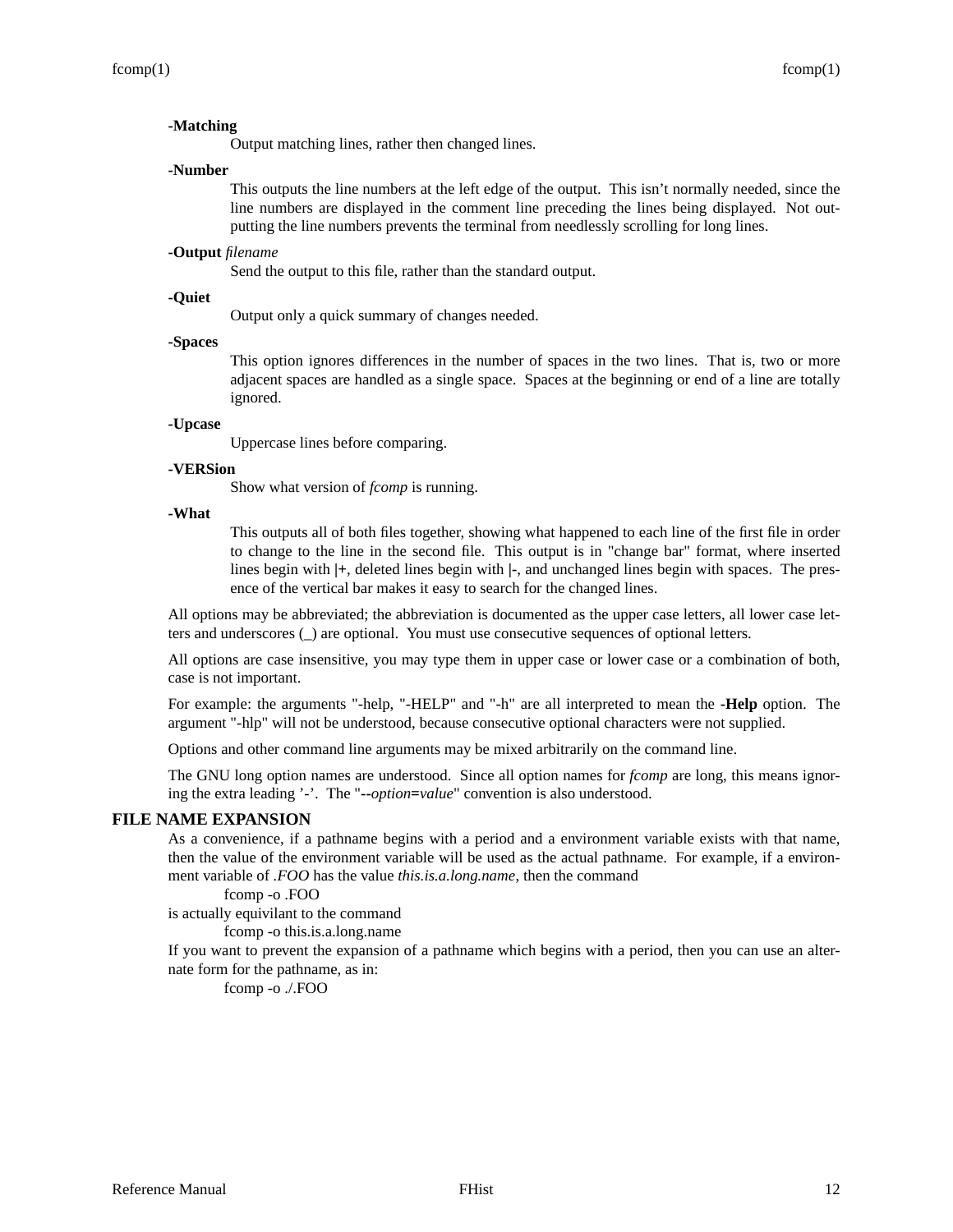## **BINARY FILES**

In general, fcomp can handle all text files you throw at it, even international text with unusual encodings. However, fcomp is *unable* to cope elegantly with files which contain the NUL character.

The *fcomp*(1) program simply prints a warning, and continues, you need to know that it converts NUL characters into an 0x80 value before performing the comparison.

The *fmerge*(1) program also converts the NUL character to an 0x80 value before merging, after a warning, and any output file will contain this value, rather than the original NUL character.

The *fhist*(1) program, however, generates a fatal error if any input file contains NUL characters. This is intended to protect your source files for unintentional corruption. Use **--BINary** for files which absolutely must contain NUL characters.

#### **EXIT STATUS**

The *fcomp* program will exit with a status of 1 on any error. The *fcomp* program will only exit with a status of 0 if there are no errors.

## **REFERENCES**

This program is based on the algorithm in

*An O(ND) Difference Algorithm and Its Variations*, Eugene W. Myers, TR 85-6, 10-April-1985, Department of Computer Science, The University of Arizona, Tuscon, Arizona 85721.

See also:

*A File Comparison Program*, Webb Miller and Eugene W. Myers, Software Practice and Experience, Volume 15, No. 11, November 1985.

#### **COPYRIGHT**

fcomp version 1.10.D001

Copyright © 1991, 1992, 1993, 1994, 1995, 1996, 1997, 1998, 1999, 2000, 2001, 2002 Peter Miller; All rights reserved.

This program is derived from a work Copyright © 1990 David I. Bell.

This program is free software; you can redistribute it and/or modify it under the terms of the GNU General Public License as published by the Free Software Foundation; either version 2 of the License, or (at your option) any later version.

This program is distributed in the hope that it will be useful, but WITHOUT ANY WARRANTY; without even the implied warranty of MERCHANTABILITY or FITNESS FOR A PARTICULAR PURPOSE. See the GNU General Public License for more details.

You should have received a copy of the GNU General Public License along with this program; if not, write to the Free Software Foundation, Inc., 59 Temple Place, Suite 330, Boston, MA 02111, USA.

#### **AUTHORS**

| Peter Miller    | Web:            | http://www.canb.auug.org.au/~millerp                         |
|-----------------|-----------------|--------------------------------------------------------------|
| $\mathcal{N}^*$ | E-Mail:         | millerp@canb.auug.org.au                                     |
| David I. Bell   | Web:<br>E-Mail: | http://www.canb.auug.org.au/~dbell<br>dbell@canb.auug.org.au |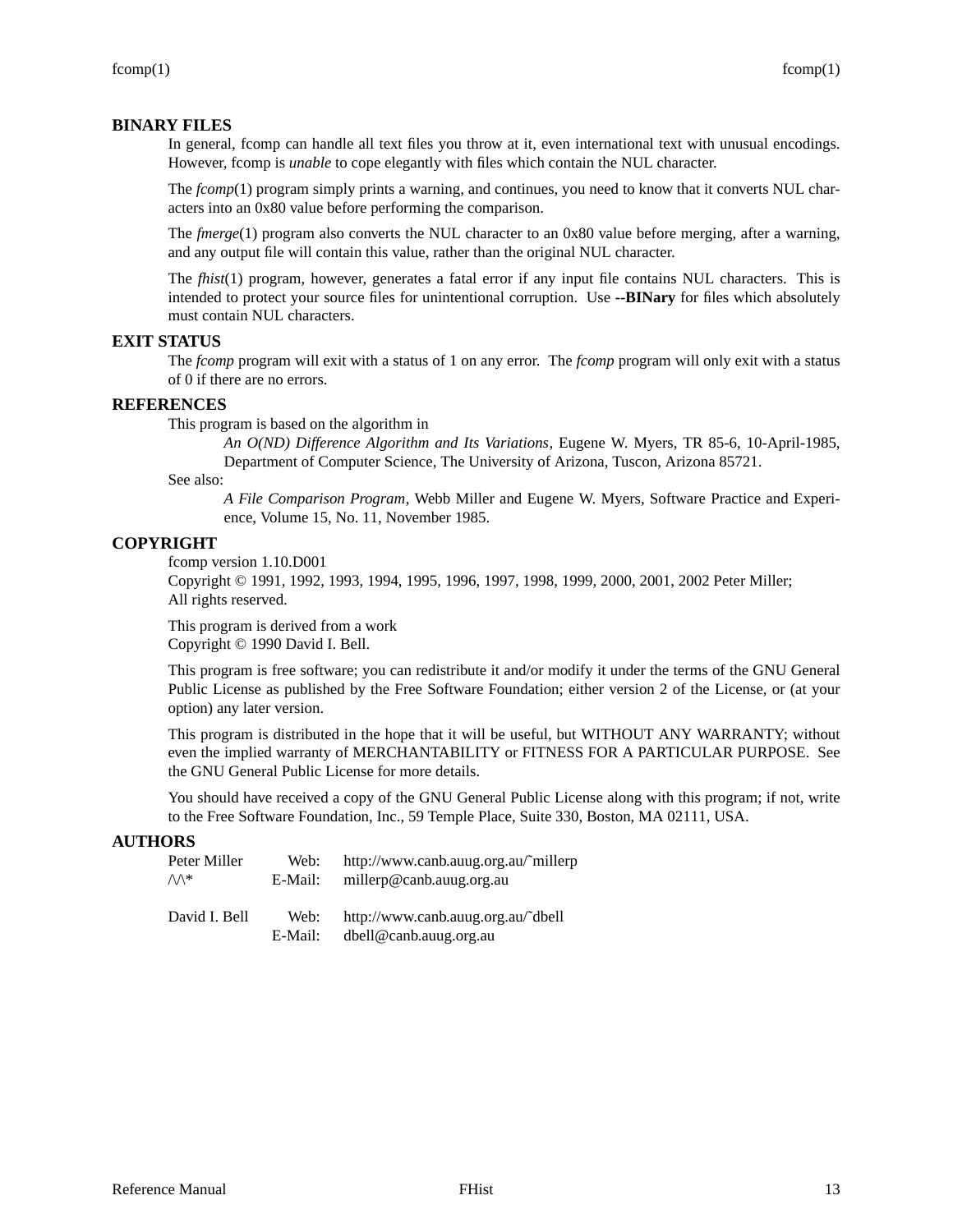#### **NAME**

fhist − file history

## **SYNOPSIS**

**fhist** *filename*... *option*...

#### **fhist -Help**

#### **fhist -VERSion**

#### **DESCRIPTION**

The *fhist* program is used to keep track of the successive versions of a file. Using this program, you can remember all of your changes to a file, and get back any one of the old versions. The uses of this ability are:

- 1. You can make a series of tentative edits to the file, and if necessary back up to the last "good" edit.
- 2. You can delete old subroutines and code from your file which are obsolete, but still be able to get them back in the future in case a need for them arises.
- 3. You can compare two versions of the file to see how you fixed some old problem, so that you can check up on the correctness of the fix at a later date.
- 4. You get a record of your remarks for each version, so that you can quickly know what bugs were fixed, and what features were implemented.
- 5. The date the file was last edited can be automatically stored in the file.

The *fhist* program manipulates modules. A module is simply any text file that you are interested in keeping versions of. For example, a source file *doit.c* is a module, and so is a documentation file *howto.doc*. The module name includes the suffix of the file (as in the above examples). However, pathnames are not part of a module name, so that */usr/dbell/bar.c* cannot be a legal module name. A module name is limited to 12 characters since the *fhist* program needs two extra characters for its own purpose.

#### **Keyword Substitution**

It is possible to have information about the state of the file inserted into the file. See the **−Modify** and **−No-Keywords** options, below, for more infromation.

## **OPTIONS**

The following options are understood:

#### **-Path** *pathname*

Modules are stored in a directory, called the module storage directory. The default directory is *FHIST*, and therefore is located relative to your current directory. This is convenient when you are in a directory containing many modules, and you want a local storage directory to contain just those modules. If you use the **-p** option, then you can locate the storage directory anywhere you choose. This is useful if you choose to have a common storage directory for all of your files, independent of where they actually are used.

The files inside of the storage directory should not be changed by you. Doing so will probably corrupt your edit history, causing errors when you extract old revisions. For your information, though, each module is stored as two files in the directory. The one with the *.s* suffix is a copy of the newest version of the module, with one extra line at the beginning. The one with the *.e* suffix is the edit history of the module, and contains the information needed to extract previous revisions of the module. Thus if the edit history is ever corrupted, you will at least have the most recent version of the module.

#### **-MaKe\_Path**

This option may be used to request that the path directory be created automatically if it does not yet exist. This works for both the directory specified by the -Path option, and for the default. Intermediate directories will also be created if necessary.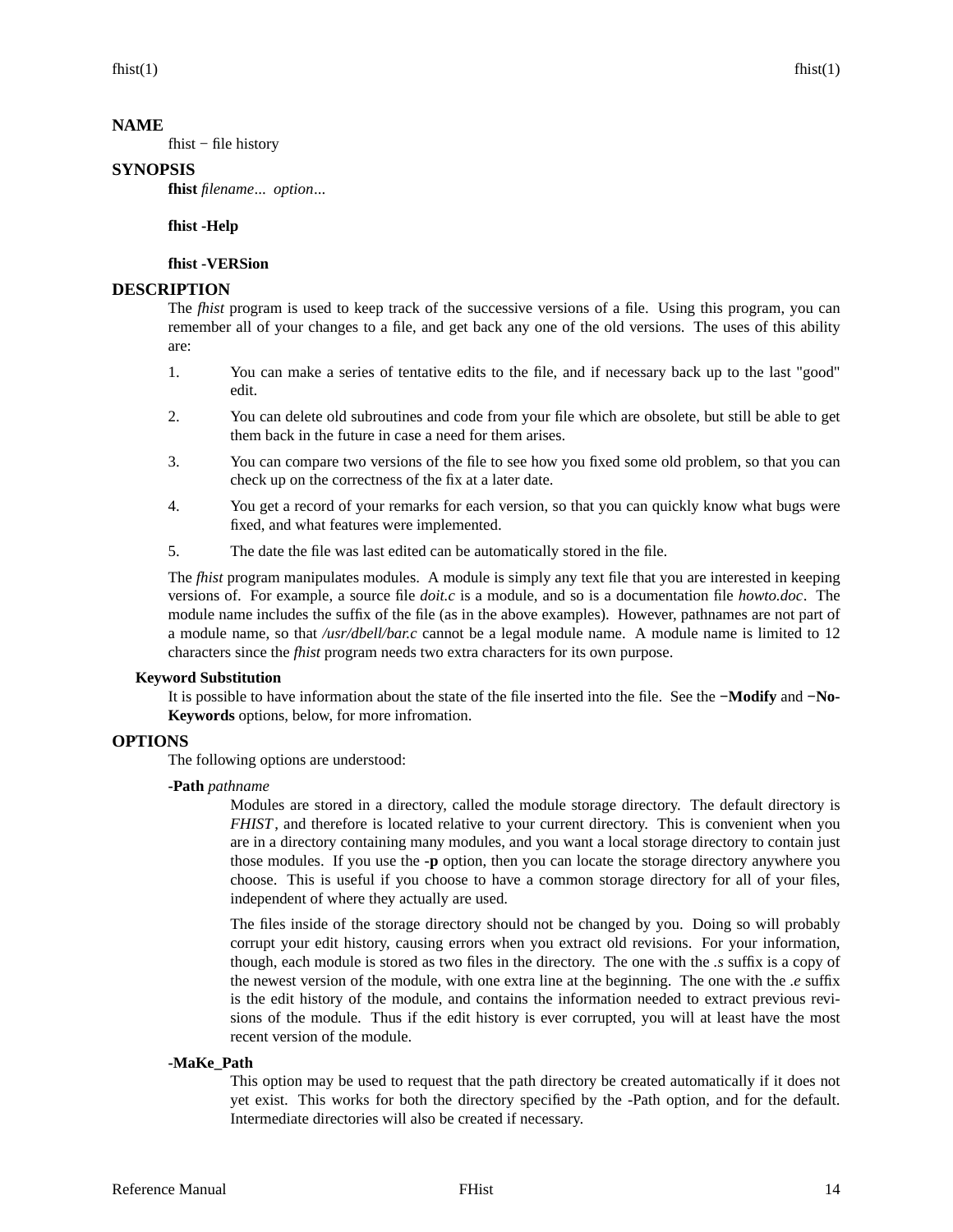#### **-BINary**

This option may be used to specify that the file is binary, that it may contain NUL characters. It is essential that you have consistent presence or absence of the **-BINary** option for each file when combined with the **-CReate**, **-Update**, **-Conditional\_Update** and **-Extract** options. Failure to do so will produce inconsistent results. Note: this is different behaviour to the *fcomp*(1) option of the same name. Note: the **−BINary** option does *not* imply the **−No-Keywords** option.

#### **-CReate**

To use the *fhist* program for the first time, you need to create your storage directory. Therefore, *cd* to the directory where you want it to be, which is probably the directory containing the modules you want to save the revisions of. Then create the directory *FHIST* (or some other name if you don't want to use the default name).

To start using a module under *fhist*, you must first use the **-CReate** option. This creates the initial edit for that module in the storage directory, with the contents of the specified module as the initial edit. Thus, if you have a source file *prog.c*, then the command:

fhist prog.c -create

creates the initial edit of the module. As part of this process, you are asked to provide remarks about the file. These remarks can be seen later using the **-List** option (described below). After the remarks have been typed, the contents of the file are then saved. You can then delete the file *prog.c* if desired, and *fhist* would be able to recreate it later. Or you can leave it there as the working copy of the module.

The **-CReate** option may be combined with the **-Update** or **-Conditional\_Update** options to create the file if required.

#### **-Update**

To save another revision of the module, you use the **-Update** option. This updates the files in the storage directory to include the latest changes. Remarks are again asked for so that you can document why you made this edit. Thus, to continue the example, after editing *prog.c*, the command: fhist prog.c -u

will save the changes as a new edit. This command compares the newest version of the module to the previous version, saves the differences in the *.e* file, and copies the new source to the *.s* file. At this point, you can once again delete the *prog.c* file if desired, and later get back either of the two versions of the program.

The *fhist* program handles quota or disk full problems during a create or update operation without damage occurring to the edit history files. If an edit cannot be completed because of such problems, the edit is backed out completely, and you will get an error message about the disk problem. There is no need for any error recovery in this case, other than retrying the update when more disk space is available. The *fhist* program also disables signals during the critical file operations, so you do not have to worry about damaging the edit history files because of attempts to quit out of the program.

The **-CReate** option may be combined with the **-Update** or **-Conditional\_Update** options to create the file if required.

#### **-Input** *filename*

In either the **-CReate** or **-Update** options, the file containing the new version of the module defaults to the same name as the module. In the example, the module *prog.c* was created and updated from the data in the file *prog.c*. When you wish the data to come from some other file, you can use the **-Input** option, which specifies the input file to use for the data. For example, if you wanted to update *prog.c*, but from a filename called *newprog.c*, then the command:

#### fhist prog.c -u -i newprog.c

would save a new revision of module *prog.c*, but with the data that was in the file *newprog.c*. In this case, the file *prog.c* does not have to exist, and isn't referenced even if it did exist. Again, once the update is complete, you could delete the *newprog.c* file if desired and then later you can retrieve its contents.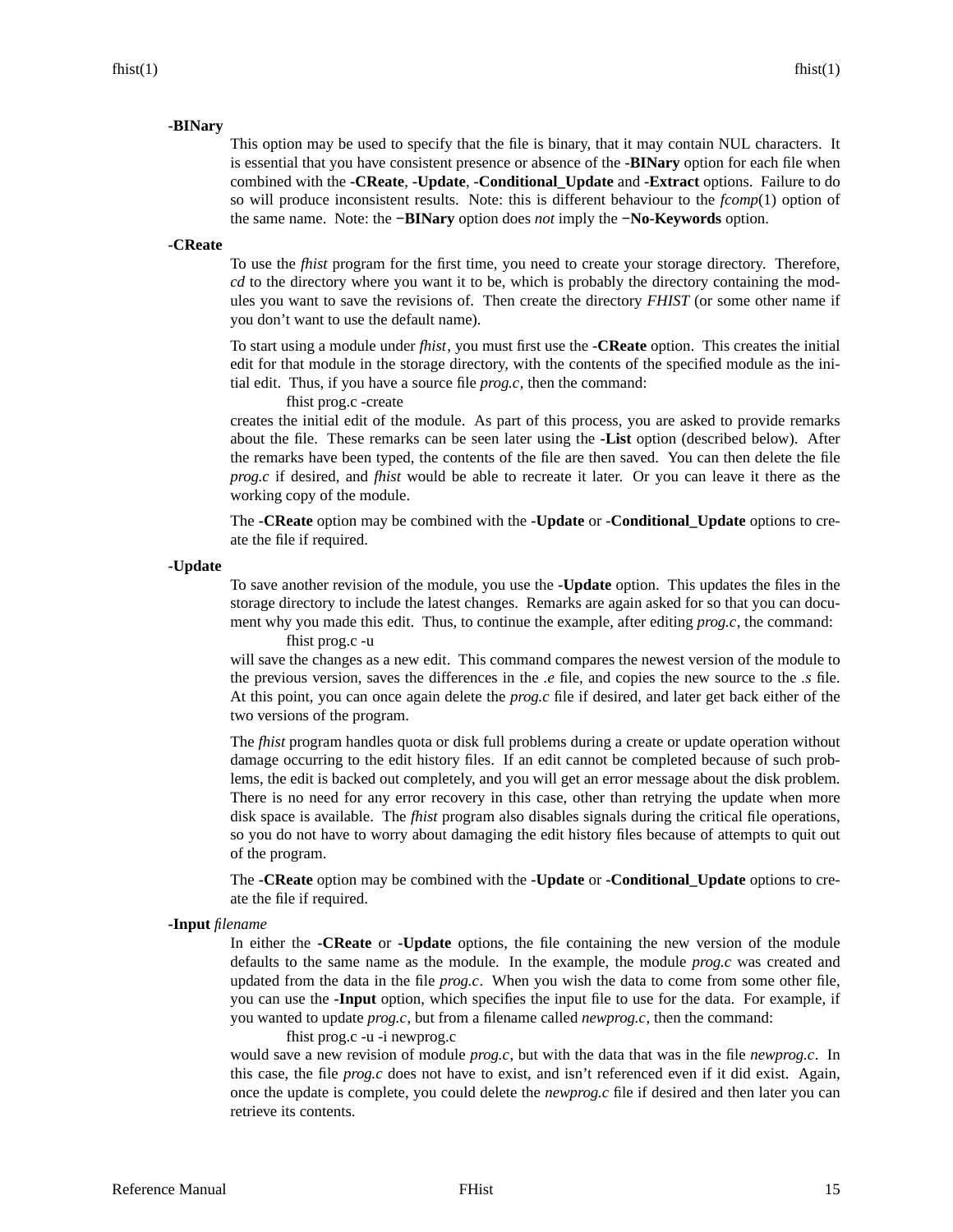#### **-Remarks**

Remarks can be read from a file instead of from the terminal. The **-Remarks** option can be used to specify a file name containing the remarks. If there is no file name following the **-Remarks** option, then no remarks at all are used. The command:

fhist prog.c -u -r

would create a new revision of *prog.c* without asking for or saving any remarks about the edit.

#### **-Extract** [ *edit* ]

To retrieve a previous revision of a module, you specify the name of the module and use the **-Extract** option to specify the edit number you want retrieved. Edit numbers are assigned sequentially starting with 1. Thus the initial version of the module has edit number 1, the first revision has edit number 2, and so on until the latest revision. If the **-Extract** option is not used, or if no edit number is supplied for it, then the latest edit number is extracted. Therefore, this is the default action if no options at all are specified.

Edit numbers can also be zero, negative, or be a name with an optional offset. The number zero represents the latest edit number, and negative numbers indicate edit numbers backwards from the latest edit number. Edit names represent edit numbers whose name had been set by using the **-Name** option. For example, if edit number 10 was associated with the name *foo*, then the edit name *foo* represents 10, *foo-4* represents edit number6, and *foo+2* represents edit number 12. The special reserved names *oldest* and *newest* refer to the oldest and newest versions of the module in the edit history.

As an example of retrievals, assume that you have saved ten versions of the module *prog.c.* The following commands will then extract the versions of the file with the specified edit numbers:

```
fhist prog.c
```
version 10 (the latest)

```
fhist prog.c -e 9
```
version 9 (the version just prior)

fhist prog.c -e oldest version 1 (the oldest version)

fhist prog.c -e -2 version 8 (latest version - 2)

The output filename is again defaulted to the module name. So when the module *prog.c* is extracted, the specified version of the module is written to the *prog.c* file.

In order to prevent accidental overwriting of a file, the *fhist* program will by default ask you if overwriting is permitted if that would occur. A common mistake is to edit *prog.c*, and then try to update the module, but forget to specify the **-u** option. Then the *fhist* program would try to extract the newest version of the module, and thus overwrite the file with the new changes. Asking the question allows you to notice your mistake, and prevent the overwriting.

#### **-Output** *filename*

You can change the output filename using the **-Output** option. Thus, the command:

fhist prog.c -o newprog.c

will extract the latest version of the module *prog.c*, and put it into the file *newprog.c*. Once again, the file "prog.c" is ignored, whether or not it existed.

#### **-Force\_Write**

This option will force overwriting of the file, thus never asking you if overwriting is permitted. This is often useful in shell scripts, or when you are *sure* that you want to overwrite any existing file.

#### **-No\_Write**

This option is the no-overwrite option, and will cause any existing files to *not* be overwritten, again without asking you. This is useful if you already have some of the modules in your directory, and you want to extract the rest of the modules without overwriting the ones you already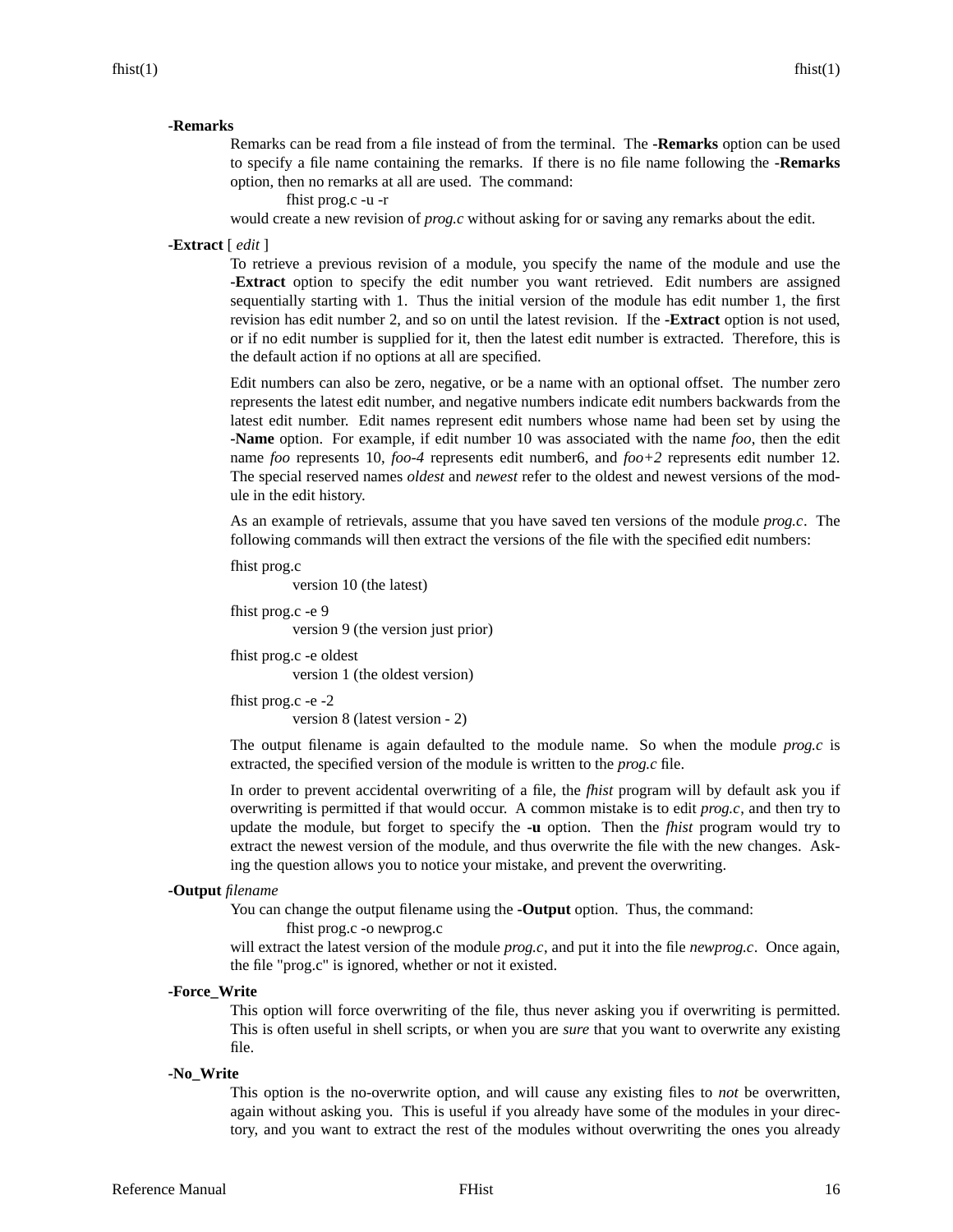have. Specifying both **-Fore\_Write** and **-No\_Write** is an error.

#### **-Terminal** [ *edit* ]

This option is used to output an extracted module to the standard output, instead of writing it to a file. This is useful in order to view the beginning of a version of the file. This can be interrupted if you do not want to see the whole file.

#### **-Modify** *number*

When extracting a file, the *fhist* program looks for and updates special character sequences in the first few lines of the file. These special sequences are used for documentation purposes, such as describing the edit number the file is from. For speed of extraction and updating, these sequences are usually limited to the first 25 lines of the file, since the *fhist* program then does not have to examine the entire file. The **-Modify** option can be used to change the number of lines to be modified from the default value of 25. Specifying zero totally disables the special character sequences, whereas specifying a very large number will cause the sequences to be checked for each line of the file (and thus slow the *fhist* program down).

Each special sequence is of the form **[# keyword value, keyword value, ..., keyword value #] ,** where each *keyword* describes an item, and each *value* is the value for the preceding keyword. The keywords can be in upper or lower case, or both. The single space following the **[#**, following each comma, and preceding the **#]** must be present. If the sequence is wrong, an unknown keyword is used, the line is longer than 200 characters, or more than four keywords are used, then the whole line will not be changed. The current keywords which can be used are the following:

- edit The edit number
- date The date that the edit was created
- user The user name of the user who created the edit
- module The module name

/\*

/\*

In order to use this special character sequence, you simply insert it into your module inside of a comment (within the first few lines). When this is done, the value parts of the sequence can be null. For example, if you want to put a special sequence into a program called *delete.c*, then you could edit the first few lines as follows:

\* Delete - program to delete files  $*$  [# Edit, Date #] \*/

When an extract is done, the proper edit number and date are automatically inserted as the new values. Thus, if you extract edit 23 of the module *delete.c* which had been created on 8 August 89, then the resulting file would begin:

\* Delete - program to delete files \* [# Edit 23, Date 8-Aug-89 #] \*/

When updating a module, it is never necessary to edit these sequences, as any old values will be removed and replaced with the new ones. Also, when using the **-d** or **-du** options (described below), lines with these sequences compare as if the values were null, and thus will not cause spurious differences.

During an update, the special character sequences are read and any edit value found is compared against the current edit number of the module. If they differ, then the update fails. This provides an interlock check for the case of two users extracting the same version of a file, editing it, and then both updating it without knowledge of each other. In this case, the second user would fail, and then he can merge his edits with the previous user's edit and then retry the update. This checking is disabled if there is no special character sequence containing the edit keyword, the edit number value is null, or if the **-Forced\_Update** option is used to indicate that the check is not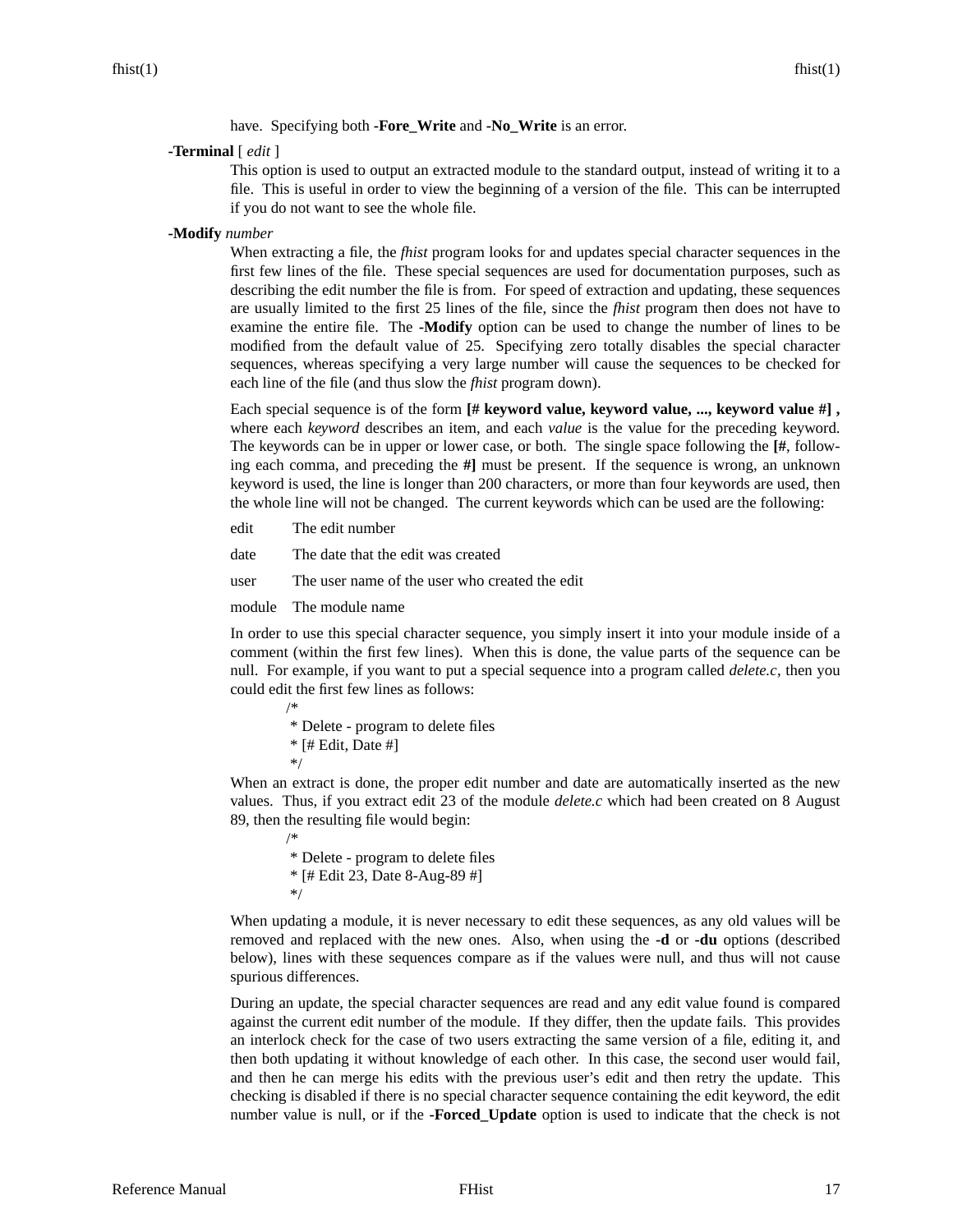#### needed.

**−No\_Keywords**

This option may be used to disable the use of the keyword special character sequences described above. Text containing keyword sequences is treated as plain text. Note: the **−No\_Keywords** option does *not* imply the **−BINary** option.

**-Name** *string*

This option is used to associate a name for the newest version of a module. It can be given along with the **-CReate**, **-Update**, or **-Difference\_Update** options, to specify a name for the new version of the module. It can also be given by itself in order to specify a name for the newest version of a module. Each edit number can have many names associated with it, so this will not remove any previously defined name for the edit. This option is useful to correlate many modules together. For example, when a new version of a program is ready to be released, you could give each module of the program the same name *release1*. Then in the future, you can recreate the sources making up that release by extracting the edits with the name *release1* for every module. Edit names cannot begin with a digit, and cannot contain plus or minus signs. These rules prevent ambiguous parsing of edit numbers for the **-Extract**, **-Terminal**, **-ALL**, and **-List** options.

```
-List [ edit1 [ edit2 ]]
```
This option prints a list of edits for the module, giving the user name, date, user remarks, and names specified for the edits. If no edit number is supplied, then all edits are printed in reverse order. If a single edit number is supplied, then only that edit number is printed. If two edit numbers are supplied, then all edits in the specified range are printed. The output from this option defaults to the terminal. You can use the **-Output** option to save the results to a file.

**-Difference** [ *edit1* [ *edit2* ]]

This option is used to display the differences between two versions of a module, or a file and a version of a module. There are three modes for this action, depending on how many edit numbers are supplied. These modes are illustrated by the following examples:

fhist foo.c -d

Compare latest version against file "foo.c"

fhist foo.c -d 3

Compare version 3 against file "foo.c"

fhist foo.c -d 3 4

Compare version 3 against version 4

This option accepts the **-Input** option to specify the file to be compared. When using the **-Difference** option, the output defaults to the terminal. Therefore, you must use **-Output** if you wish the differences saved toafile. Using **-Quick** with **-Difference** will only output a quick summary of the changes, instead of the detailed changes. This summary only supplies the number of lines inserted, deleted, and unchanged between the files. Using **-What** with **-Difference** will display all of both files, showing in detail what the differences are using change bars.

The **-Difference** option may need to write one or two temporary files in order to extract old versions of a module to be compared. These files have names like *T\$n\_nnn .* They are deleted again just before differences are output, so that stopping the output before it is complete will not leave these files around. The temporary files are usually written to the current directory. If this is not reasonable because of permission or quota problems, then you can specify the directory for writing the temporary files into. This is done by defining the *TMPDIR* environment variable to be the path of the directory.

#### **-Difference\_Update**

This option combines the effects of the **-Difference** and **-Update** options. It displays the differences between a file and the latest version of a module. If there are any differences, it then proceeds to perform an update of the module with that file, asking for remarks as usual. This option is very useful when used with wildcarded module names. Then you can update just those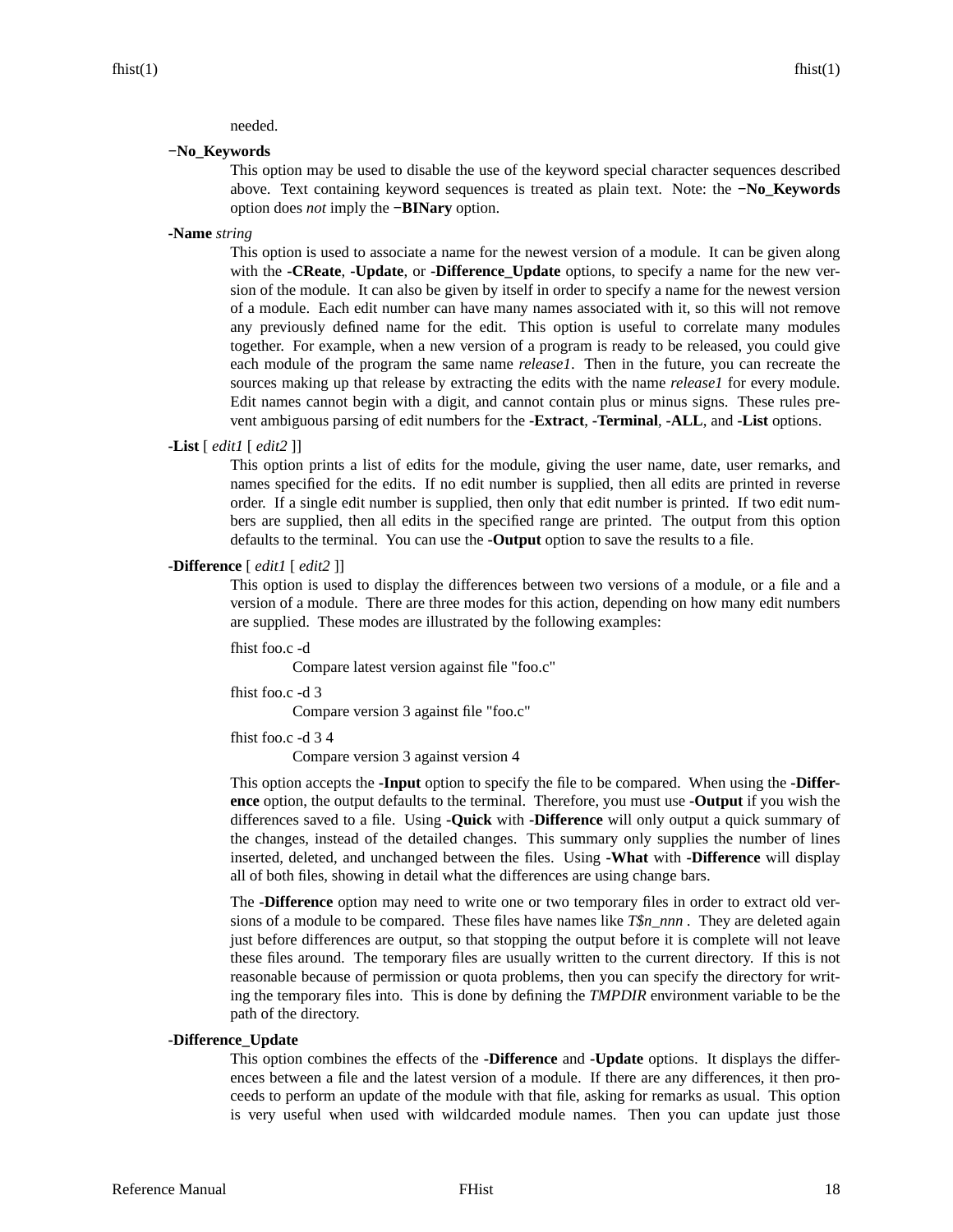modules which were changed by an edit session, and see the changes for each module before typing the appropriate remark for each module.

You may specify both of the **-Difference** and **-Update** options, or you may use this option. The results are identical.

## **-Conditional\_Update**

This option conditionally updates a module. That is, it will only do an update if there are any differences between a file and the latest version of a module. This is convenient when related changes are made to many modules in a directory, and one command using wildcards can update just those modules that were changed.

The **-CReate** option may be combined with the **-Update** or **-Conditional\_Update** options to create the file if required.

#### **-CLean**

This option is used to remove files which match the newest versions of modules. If a file exists which matches the newest version of a module, then the file is deleted, otherwise it is kept. This option is used to clean up a work directory after building a new version of a product. This option is especially useful when used with the **-ALL** option. It will also accept the **-Input** option to specify a directory containing the files to be cleaned.

#### **-CHeck**

This option is used to find out if a file does not match the latest version of a module. If so, a message is given. If the file does match, no output occurs. This option is thus useful to determine which files have been modified and in need of updating. The **-ALL** option is defaulted for this option, since it is usually used for all modules. For example,

fhist -CHeck

will report on all files which are different than the latest modules. If **-Quick** is specified, then the output will consist of the module names with no other output. This is useful for the backquote operator in shell scripts for referencing the modules which are out of date. The **-CHeck** option will also accept the **-Input** option.

#### **-PRune** *edit*

This option is used to permanently remove early edits from an edit history. This is useful if you wish to cut down on the amount of disk space taken by an edit history file, or when you want to start another release of a file, and want a copy of the edit history file for that new release. The option takes an edit number to preserve, and all edits in the edit history file before that edit are deleted, and can no longer be referenced. For example, to keep only the current edit plus the previous 10 edits of the module *file*, you could use the command:

fhist file -prune -10

Since the **-PRune** option is unrecoverable (unless backup files are available), the *fhist* program asks the user to verify that the prune is really wanted. The **-Forced\_Update** option can be used to bypass this verification.

#### **-ALL**

This option can be used with any of the action options. It means perform the operation for all modules in the module storage directory. Alternatively, you can specify multiple module names on the command line, and the actions will be performed with those modules. You cannot specify both **-ALL** and module names.

When using multiple modules or the **-ALL** option, the **-Input** and **-Output** options have a slightly different meaning. In these cases, the **-Input** and **-Output** arguments are a directory name which contains filenames with the same name as the module names. If the argument is not a directory, then an error is given. This feature is useful for example, to extract all the modules and place them into some remote directory, as in:

#### fhist -all -e -o tempdir

You should be careful when specifying numeric edit numbers for multiple modules. Most probably, a particular edit number is not appropriate for multiple modules, since changes corresponding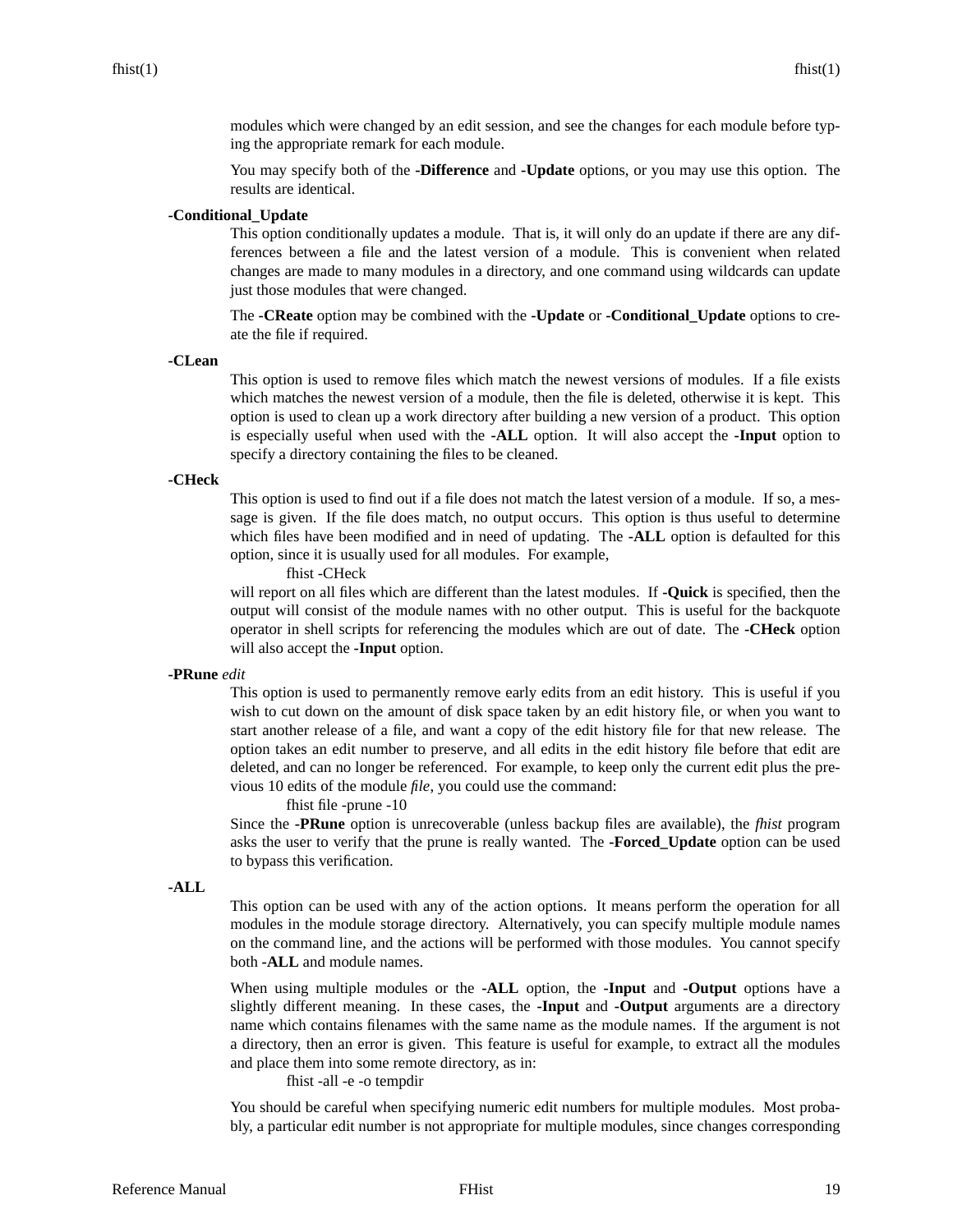to a particular edit number are not usually related. Using named edits avoids these problems. As an example, if you wanted to extract every module which had an edit that was named  $rev3$ , then you could use the command:

fhist -all -e rev3

Some other useful examples of commands which use multiple modules are:

fhist \*.c -create fhist -check -all fhist -cu -all

#### **-Verbose**

This option can be specified with any other action, and outputs status information about the progress of the action. This is useful for debugging of problems, or just for amusement when the system is slow or a large file is being processed. It accepts a numeric argument to indicate the verbosity for output. The levels are as follows:

- 0 No output at all (except for errors).
- 1 Single-line output describing action (default).
- 2 Detailed status as action proceeds.

#### **-Help**

Give some help on how to use the *fhist* program.

#### **-VERSion**

Show what version of *fhist* is running.

All options may be abbreviated; the abbreviation is documented as the upper case letters, all lower case letters and underscores (\_) are optional. You must use consecutive sequences of optional letters.

All options are case insensitive, you may type them in upper case or lower case or a combination of both, case is not important.

For example: the arguments "-help, "-HELP" and "-h" are all interpreted to mean the **-Help** option. The argument "-hlp" will not be understood, because consecutive optional characters were not supplied.

Options and other command line arguments may be mixed arbitrarily on the command line.

The GNU long option names are understood. Since all option names for *fhist* are long, this means ignoring the extra leading '-'. The "**--***option***=***value*" convention is also understood.

#### **FILE NAME EXPANSION**

As a convenience, if a pathname begins with a period and a environment variable exists with that name, then the value of the environment variable will be used as the actual pathname. For example, if a environment variable of *.FOO* has the value *this.is.a.long.name*, then the command

#### fhist -o .FOO

is actually equivilant to the command

fhist -o this.is.a.long.name

If you want to prevent the expansion of a pathname which begins with a period, then you can use an alternate form for the pathname, as in:

fhist -o ./.FOO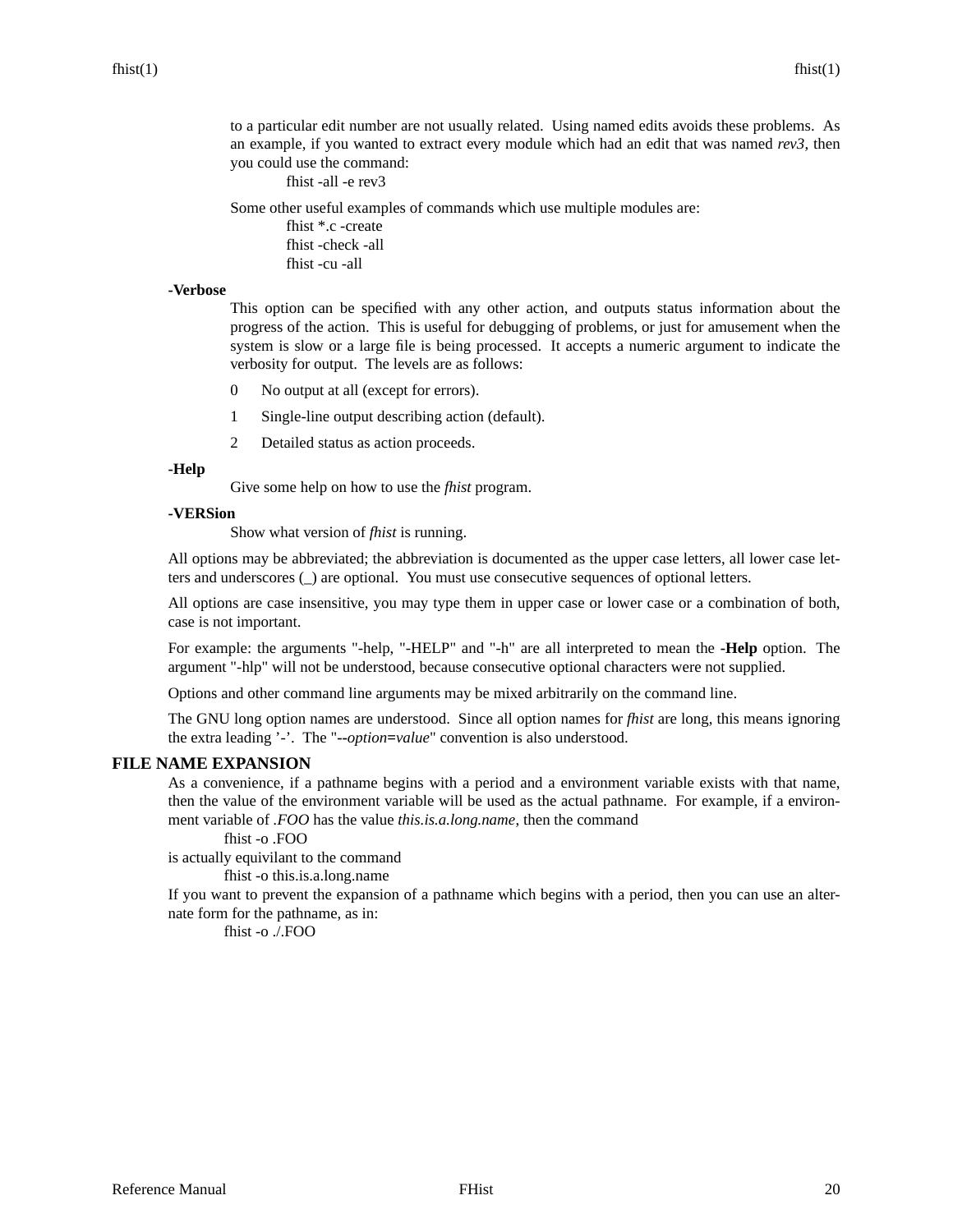#### **BINARY FILES**

In general, fhist can handle all text files you throw at it, even international text with unusual encodings. However, fhist is *unable* to cope elegantly with files which contain the NUL character.

The *fcomp*(1) program simply prints a warning, and continues, you need to know that it converts NUL characters into an 0x80 value before performing the comparison.

The *fmerge*(1) program also converts the NUL character to an 0x80 value before merging, after a warning, and any output file will contain this value, rather than the original NUL character.

The *fhist*(1) program, however, generates a fatal error if any input file contains NUL characters. This is intended to protect your source files for unintentional corruption. Use **--BINary** for files which absolutely must contain NUL characters.

#### **EXIT STATUS**

The *fhist* program will exit with a status of 1 on any error. The *fhist* program will only exit with a status of 0 if there are no errors.

## **REFERENCES**

This program is based on the algorithm in

*An O(ND) Difference Algorithm and Its Variations*, Eugene W. Myers, TR 85-6, 10-April-1985, Department of Computer Science, The University of Arizona, Tuscon, Arizona 85721.

See also:

*A File Comparison Program*, Webb Miller and Eugene W. Myers, Software Practice and Experience, Volume 15, No. 11, November 1985.

#### **COPYRIGHT**

fhist version 1.10.D001

Copyright © 1991, 1992, 1993, 1994, 1995, 1996, 1997, 1998, 1999, 2000, 2001, 2002 Peter Miller; All rights reserved.

This program is derived from a work Copyright © 1990 David I. Bell.

This program is free software; you can redistribute it and/or modify it under the terms of the GNU General Public License as published by the Free Software Foundation; either version 2 of the License, or (at your option) any later version.

This program is distributed in the hope that it will be useful, but WITHOUT ANY WARRANTY; without even the implied warranty of MERCHANTABILITY or FITNESS FOR A PARTICULAR PURPOSE. See the GNU General Public License for more details.

You should have received a copy of the GNU General Public License along with this program; if not, write to the Free Software Foundation, Inc., 59 Temple Place, Suite 330, Boston, MA 02111, USA.

## **AUTHORS**

| Peter Miller    | Web:            | http://www.canb.auug.org.au/~millerp                         |
|-----------------|-----------------|--------------------------------------------------------------|
| $\mathcal{N}^*$ | E-Mail:         | millerp@canb.auug.org.au                                     |
| David I. Bell   | Web:<br>E-Mail: | http://www.canb.auug.org.au/~dbell<br>dbell@canb.auug.org.au |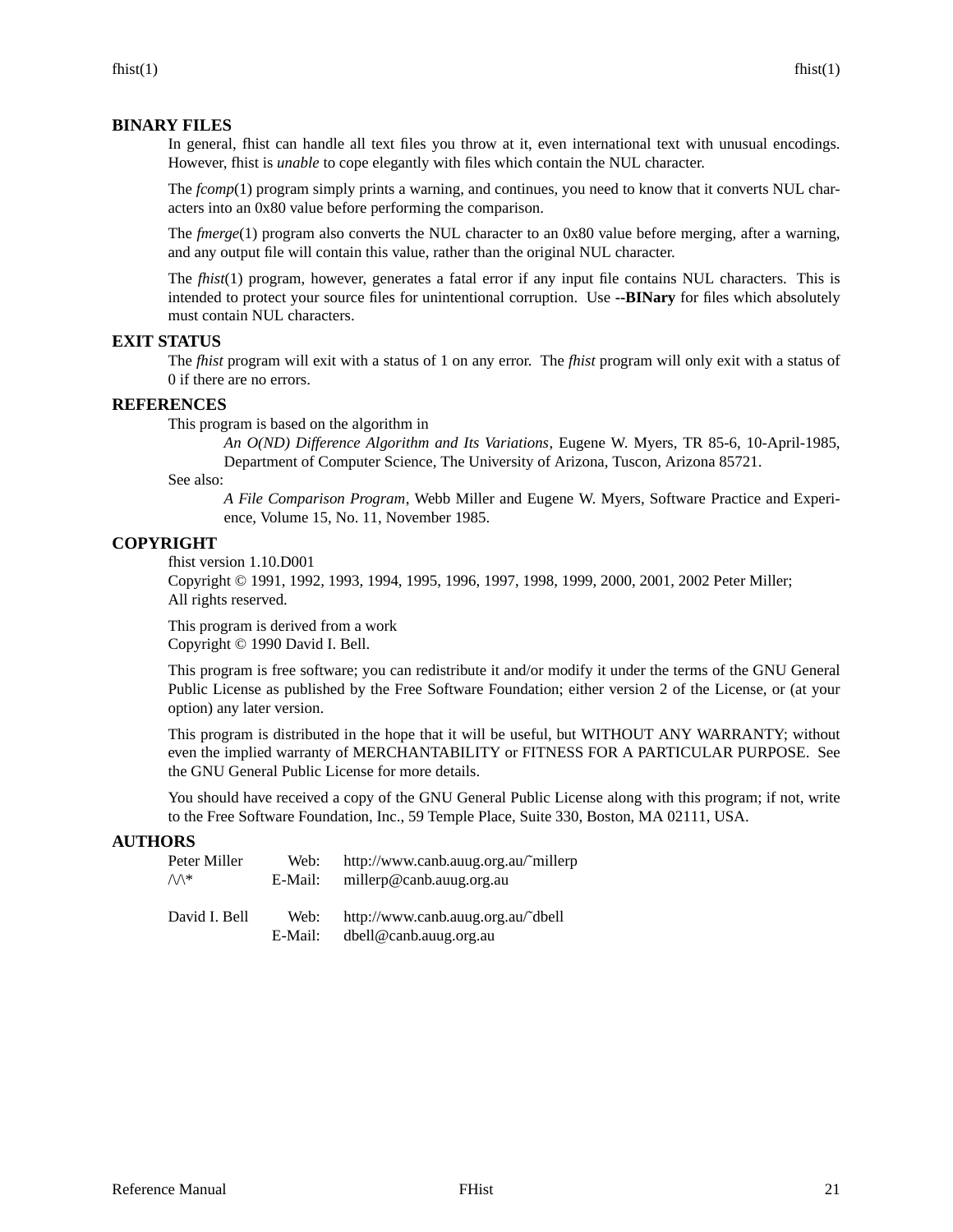#### GNU GENERAL PUBLIC LICENSE Version 2, June 1991

Copyright (C) 1989, 1991 Free Software Foundation, Inc. 59 Temple Place, Suite 330, Boston, MA 02111, USA Everyone is permitted to copy and distribute verbatim copies of this license document, but changing it is not allowed.

#### Preamble

The licenses for most software are designed to take away your freedom to share and change it. By contrast, the GNU General Public License is intended to guarantee your freedom to share and change free software--to make sure the software is free for all its users. This General Public License applies to most of the Free Software Foundation's software and to any other program whose authors commit to using it. (Some other Free Software Foundation software is covered by the GNU Library General Public License instead.) You can apply it to your programs, too.

When we speak of free software, we are referring to freedom, not price. Our General Public Licenses are designed to make sure that you have the freedom to distribute copies of free software (and charge for this service if you wish), that you receive source code or can get it if you want it, that you can change the software or use pieces of it in new free programs; and that you know you can do these things.

To protect your rights, we need to make restrictions that forbid anyone to deny you these rights or to ask you to surrender the rights. These restrictions translate to certain responsibilities for you if you distribute copies of the software, or if you modify it.

For example, if you distribute copies of such a program, whether gratis or for a fee, you must give the recipients all the rights that you have. You must make sure that they, too, receive or can get the source code. And you must show them these terms so they know their rights.

We protect your rights with two steps: (1) copyright the software, and (2) offer you this license which gives you legal permission to copy, distribute and/or modify the software.

Also, for each author's protection and ours, we want to make certain that everyone understands that there is no warranty for this free software. If the software is modified by someone else and passed on, we want its recipients to know that what they have is not the original, so that any problems introduced by others will not reflect on the original authors' reputations.

Finally, any free program is threatened constantly by software patents. We wish to avoid the danger that redistributors of a free program will individually obtain patent licenses, in effect making the program proprietary. To prevent this, we have made it clear that any patent must be licensed for everyone's free use or not licensed at all.

The precise terms and conditions for copying, distribution and modification follow.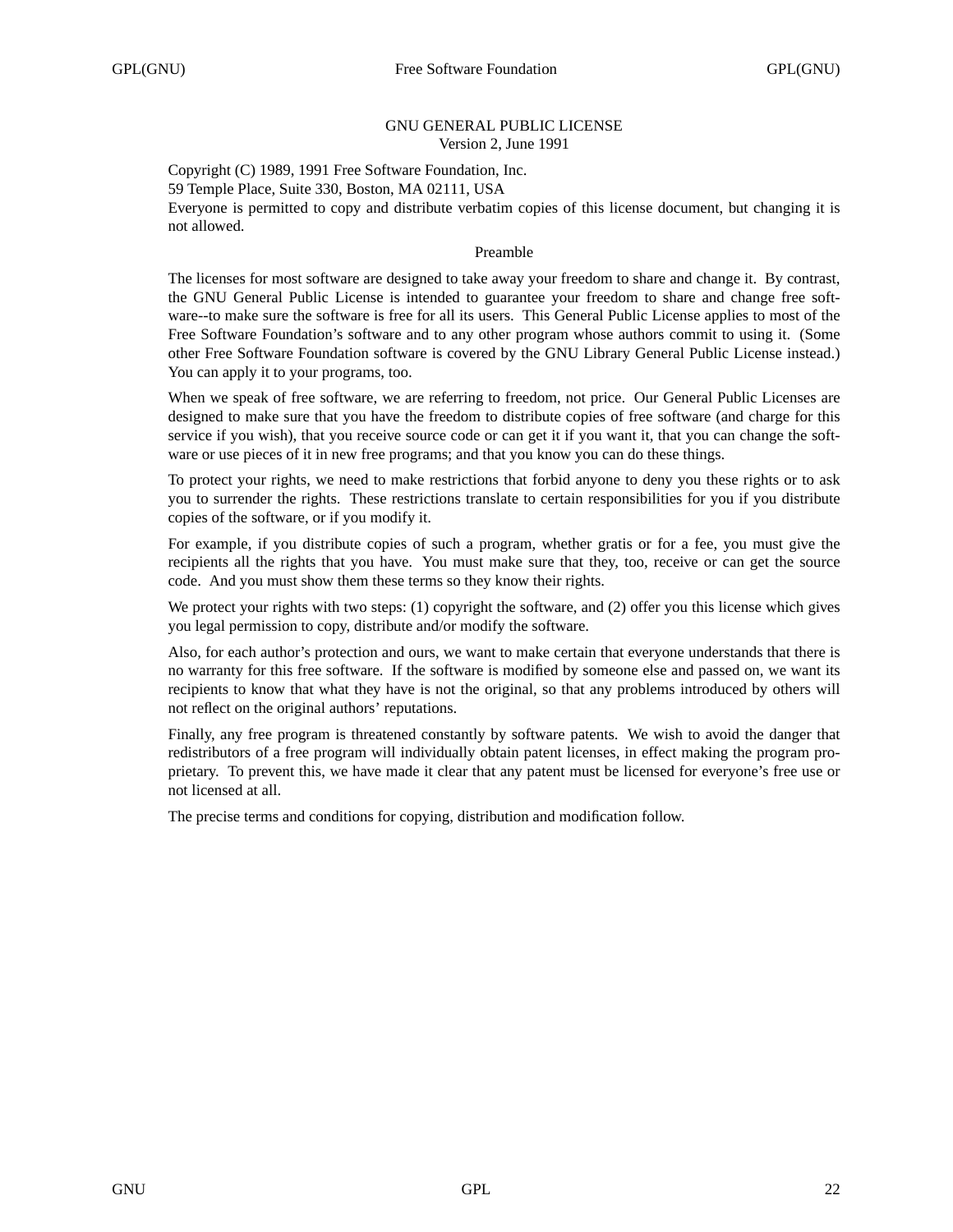#### GNU GENERAL PUBLIC LICENSE TERMS AND CONDITIONS FOR COPYING, DISTRIBUTION AND MODIFICATION

0. This License applies to any program or other work which contains a notice placed by the copyright holder saying it may be distributed under the terms of this General Public License. The "Program", below, refers to any such program or work, and a "work based on the Program" means either the Program or any derivative work under copyright law: that is to say, a work containing the Program or a portion of it, either verbatim or with modifications and/or translated into another language. (Hereinafter, translation is included without limitation in the term "modification".) Each licensee is addressed as "you".

Activities other than copying, distribution and modification are not covered by this License; they are outside its scope. The act of running the Program is not restricted, and the output from the Program is covered only if its contents constitute a work based on the Program (independent of having been made by running the Program). Whether that is true depends on what the Program does.

1. You may copy and distribute verbatim copies of the Program's source code as you receive it, in any medium, provided that you conspicuously and appropriately publish on each copy an appropriate copyright notice and disclaimer of warranty; keep intact all the notices that refer to this License and to the absence of any warranty; and give any other recipients of the Program a copy of this License along with the Program.

You may charge a fee for the physical act of transferring a copy, and you may at your option offer warranty protection in exchange for a fee.

2. You may modify your copy or copies of the Program or any portion of it, thus forming a work based on the Program, and copy and distribute such modifications or work under the terms of Section 1 above, provided that you also meet all of these conditions:

- a) You must cause the modified files to carry prominent notices stating that you changed the files and the date of any change.
- b) You must cause any work that you distribute or publish, that in whole or in part contains or is derived from the Program or any part thereof, to be licensed as a whole at no charge to all third parties under the terms of this License.
- c) If the modified program normally reads commands interactively when run, you must cause it, when started running for such interactive use in the most ordinary way, to print or display an announcement including an appropriate copyright notice and a notice that there is no warranty (or else, saying that you provide a warranty) and that users may redistribute the program under these conditions, and telling the user how to viewacopy of this License. (Exception: if the Program itself is interactive but does not normally print such an announcement, your work based on the Program is not required to print an announcement.)

These requirements apply to the modified work as a whole. If identifiable sections of that work are not derived from the Program, and can be reasonably considered independent and separate works in themselves, then this License, and its terms, do not apply to those sections when you distribute them as separate works. But when you distribute the same sections as part of a whole which is a work based on the Program, the distribution of the whole must be on the terms of this License, whose permissions for other licensees extend to the entire whole, and thus to each and every part regardless of who wrote it.

Thus, it is not the intent of this section to claim rights or contest your rights to work written entirely by you; rather, the intent is to exercise the right to control the distribution of derivative or collective works based on the Program.

In addition, mere aggregation of another work not based on the Program with the Program (or with a work based on the Program) on a volume of a storage or distribution medium does not bring the other work under the scope of this License.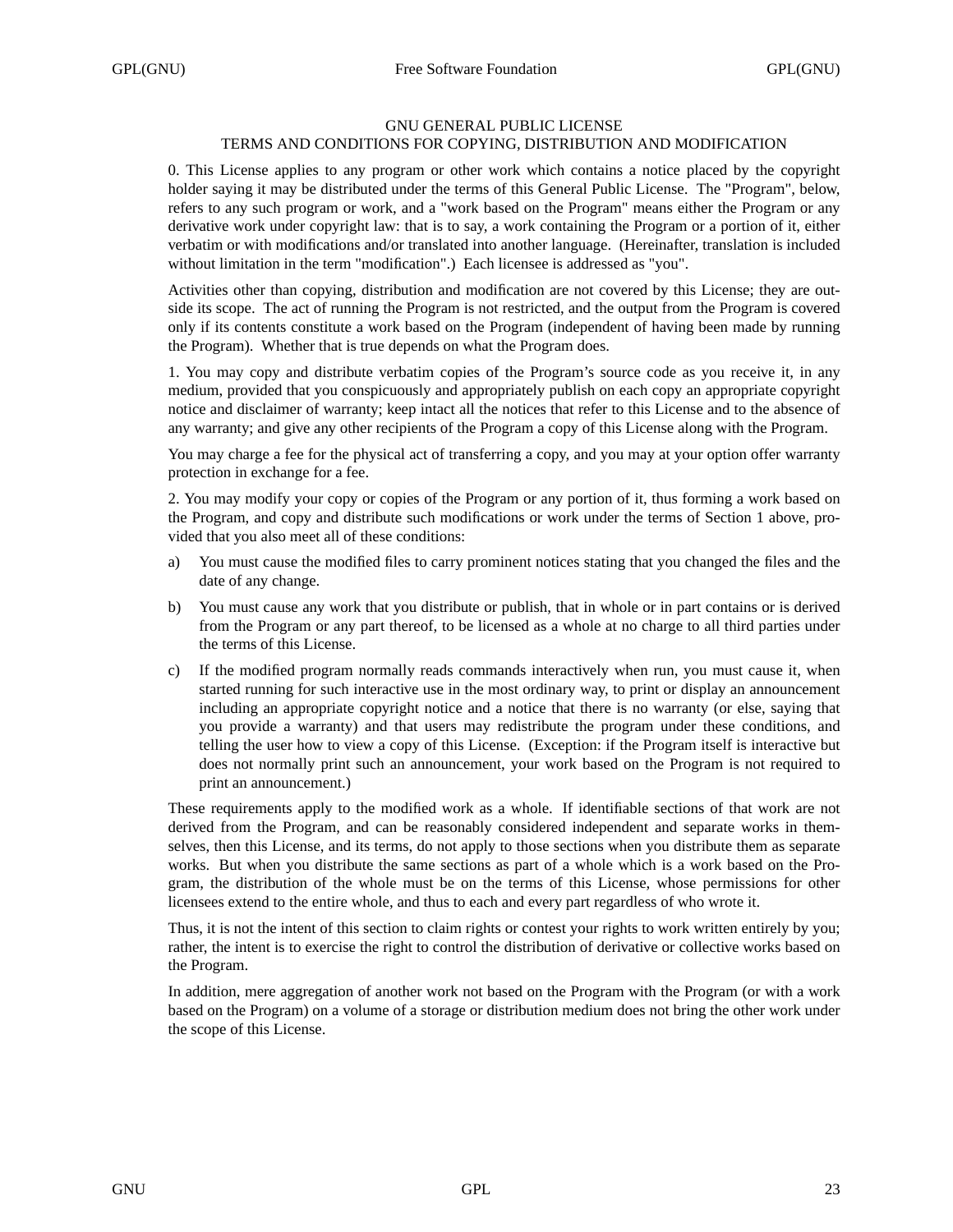3. You may copy and distribute the Program (or a work based on it, under Section 2) in object code or executable form under the terms of Sections 1 and 2 above provided that you also do one of the following:

- a) Accompany it with the complete corresponding machine-readable source code, which must be distributed under the terms of Sections 1 and 2 above on a medium customarily used for software interchange; or,
- b) Accompany it with a written offer, valid for at least three years, to give any third party, for a charge no more than your cost of physically performing source distribution, a complete machine-readable copy of the corresponding source code, to be distributed under the terms of Sections 1 and 2 above on a medium customarily used for software interchange; or,
- c) Accompany it with the information you received as to the offer to distribute corresponding source code. (This alternative is allowed only for noncommercial distribution and only if you received the program in object code or executable form with such an offer, in accord with Subsection b above.)

The source code for a work means the preferred form of the work for making modifications to it. For an executable work, complete source code means all the source code for all modules it contains, plus any associated interface definition files, plus the scripts used to control compilation and installation of the executable. However, as a special exception, the source code distributed need not include anything that is normally distributed (in either source or binary form) with the major components (compiler, kernel, and so on) of the operating system on which the executable runs, unless that component itself accompanies the executable.

If distribution of executable or object code is made by offering access to copy from a designated place, then offering equivalent access to copy the source code from the same place counts as distribution of the source code, even though third parties are not compelled to copy the source along with the object code.

4. You may not copy, modify, sublicense, or distribute the Program except as expressly provided under this License. Any attempt otherwise to copy, modify, sublicense or distribute the Program is void, and will automatically terminate your rights under this License. However, parties who have received copies, or rights, from you under this License will not have their licenses terminated so long as such parties remain in full compliance.

5. You are not required to accept this License, since you have not signed it. However, nothing else grants you permission to modify or distribute the Program or its derivative works. These actions are prohibited by law if you do not accept this License. Therefore, by modifying or distributing the Program (or any work based on the Program), you indicate your acceptance of this License to do so, and all its terms and conditions for copying, distributing or modifying the Program or works based on it.

6. Each time you redistribute the Program (or any work based on the Program), the recipient automatically receives a license from the original licensor to copy, distribute or modify the Program subject to these terms and conditions. You may not impose any further restrictions on the recipients' exercise of the rights granted herein. You are not responsible for enforcing compliance by third parties to this License.

7. If, as a consequence of a court judgment or allegation of patent infringement or for any other reason (not limited to patent issues), conditions are imposed on you (whether by court order, agreement or otherwise) that contradict the conditions of this License, they do not excuse you from the conditions of this License. If you cannot distribute so as to satisfy simultaneously your obligations under this License and any other pertinent obligations, then as a consequence you may not distribute the Program at all. For example, if a patent license would not permit royalty-free redistribution of the Program by all those who receive copies directly or indirectly through you, then the only way you could satisfy both it and this License would be to refrain entirely from distribution of the Program.

If any portion of this section is held invalid or unenforceable under any particular circumstance, the balance of the section is intended to apply and the section as a whole is intended to apply in other circumstances.

It is not the purpose of this section to induce you to infringe any patents or other property right claims or to contest validity of any such claims; this section has the sole purpose of protecting the integrity of the free software distribution system, which is implemented by public license practices. Many people have made generous contributions to the wide range of software distributed through that system in reliance on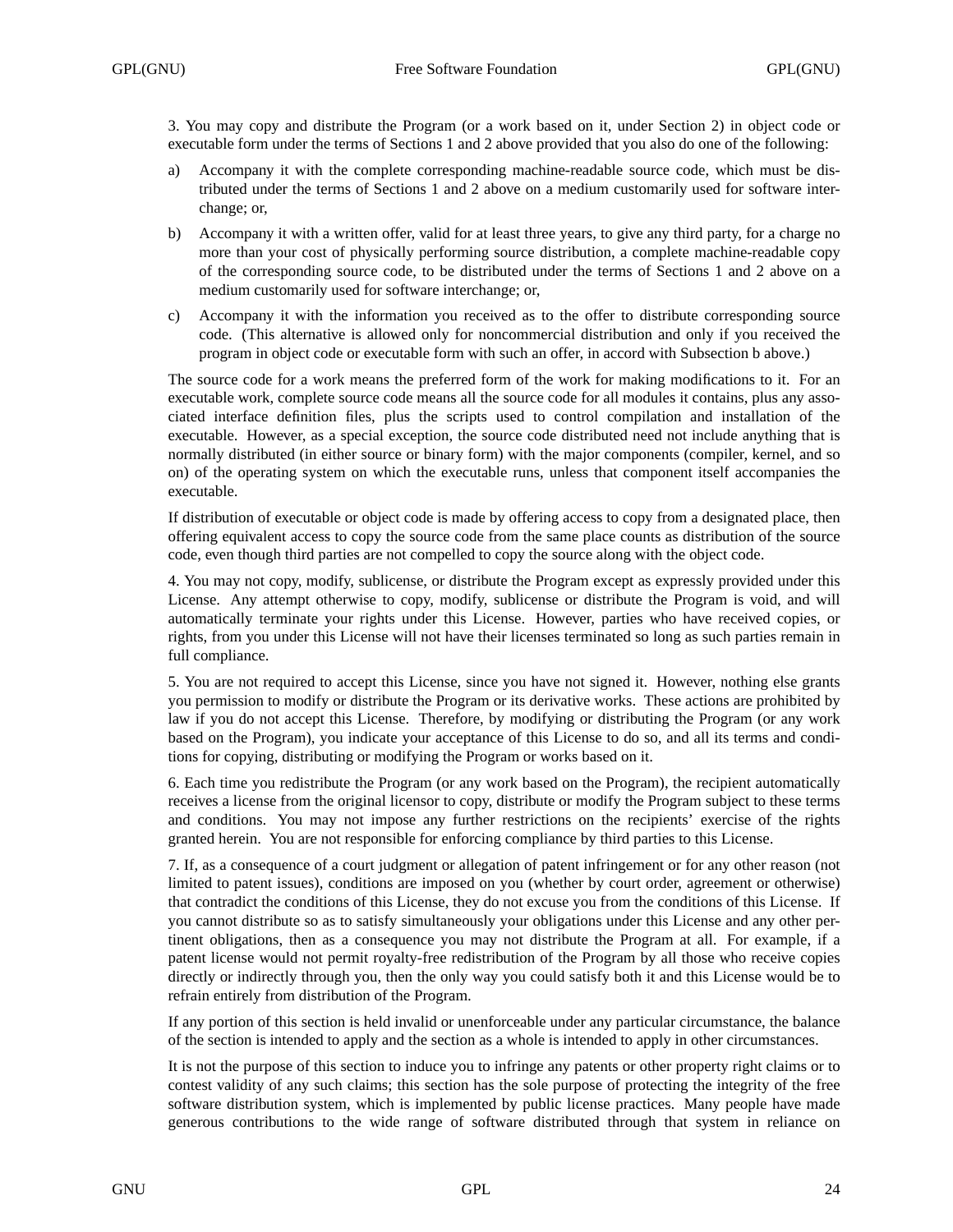consistent application of that system; it is up to the author/donor to decide if he or she is willing to distribute software through any other system and a licensee cannot impose that choice.

This section is intended to make thoroughly clear what is believed to be a consequence of the rest of this License.

8. If the distribution and/or use of the Program is restricted in certain countries either by patents or by copyrighted interfaces, the original copyright holder who places the Program under this License may add an explicit geographical distribution limitation excluding those countries, so that distribution is permitted only in or among countries not thus excluded. In such case, this License incorporates the limitation as if written in the body of this License.

9. The Free Software Foundation may publish revised and/or new versions of the General Public License from time to time. Such new versions will be similar in spirit to the present version, but may differ in detail to address new problems or concerns.

Each version is given a distinguishing version number. If the Program specifies a version number of this License which applies to it and "any later version", you have the option of following the terms and conditions either of that version or of any later version published by the Free Software Foundation. If the Program does not specify a version number of this License, you may choose any version ever published by the Free Software Foundation.

10. If you wish to incorporate parts of the Program into other free programs whose distribution conditions are different, write to the author to ask for permission. For software which is copyrighted by the Free Software Foundation, write to the Free Software Foundation; we sometimes make exceptions for this. Our decision will be guided by the two goals of preserving the free status of all derivatives of our free software and of promoting the sharing and reuse of software generally.

#### NO WARRANTY

11. BECAUSE THE PROGRAM IS LICENSED FREE OF CHARGE, THERE IS NO WARRANTY FOR THE PROGRAM, TO THE EXTENT PERMITTED BY APPLICABLE LAW. EXCEPT WHEN OTHER-WISE STATED IN WRITING THE COPYRIGHT HOLDERS AND/OR OTHER PARTIES PROVIDE THE PROGRAM "AS IS" WITHOUT WARRANTY OF ANY KIND, EITHER EXPRESSED OR IMPLIED, INCLUDING, BUT NOT LIMITED TO, THE IMPLIED WARRANTIES OF MER-CHANTABILITY AND FITNESS FOR A PARTICULAR PURPOSE. THE ENTIRE RISK AS TO THE QUALITY AND PERFORMANCE OF THE PROGRAM IS WITH YOU. SHOULD THE PROGRAM PROVE DEFECTIVE, YOU ASSUME THE COST OF ALL NECESSARY SERVICING, REPAIR OR CORRECTION.

12. IN NO EVENT UNLESS REQUIRED BY APPLICABLE LAW OR AGREED TO IN WRITING WILL ANY COPYRIGHT HOLDER, OR ANY OTHER PARTY WHO MAY MODIFY AND/OR REDISTRIBUTE THE PROGRAM AS PERMITTED ABOVE, BE LIABLE TO YOU FOR DAMAGES, INCLUDING ANY GENERAL, SPECIAL, INCIDENTAL OR CONSEQUENTIAL DAMAGES ARIS-ING OUT OF THE USE OR INABILITY TO USE THE PROGRAM (INCLUDING BUT NOT LIMITED TO LOSS OF DATA OR DATA BEING RENDERED INACCURATE OR LOSSES SUSTAINED BY YOU OR THIRD PARTIES OR A FAILURE OF THE PROGRAM TO OPERATE WITH ANY OTHER PROGRAMS), EVEN IF SUCH HOLDER OR OTHER PARTY HAS BEEN ADVISED OF THE POSSI-BILITY OF SUCH DAMAGES.

## END OF TERMS AND CONDITIONS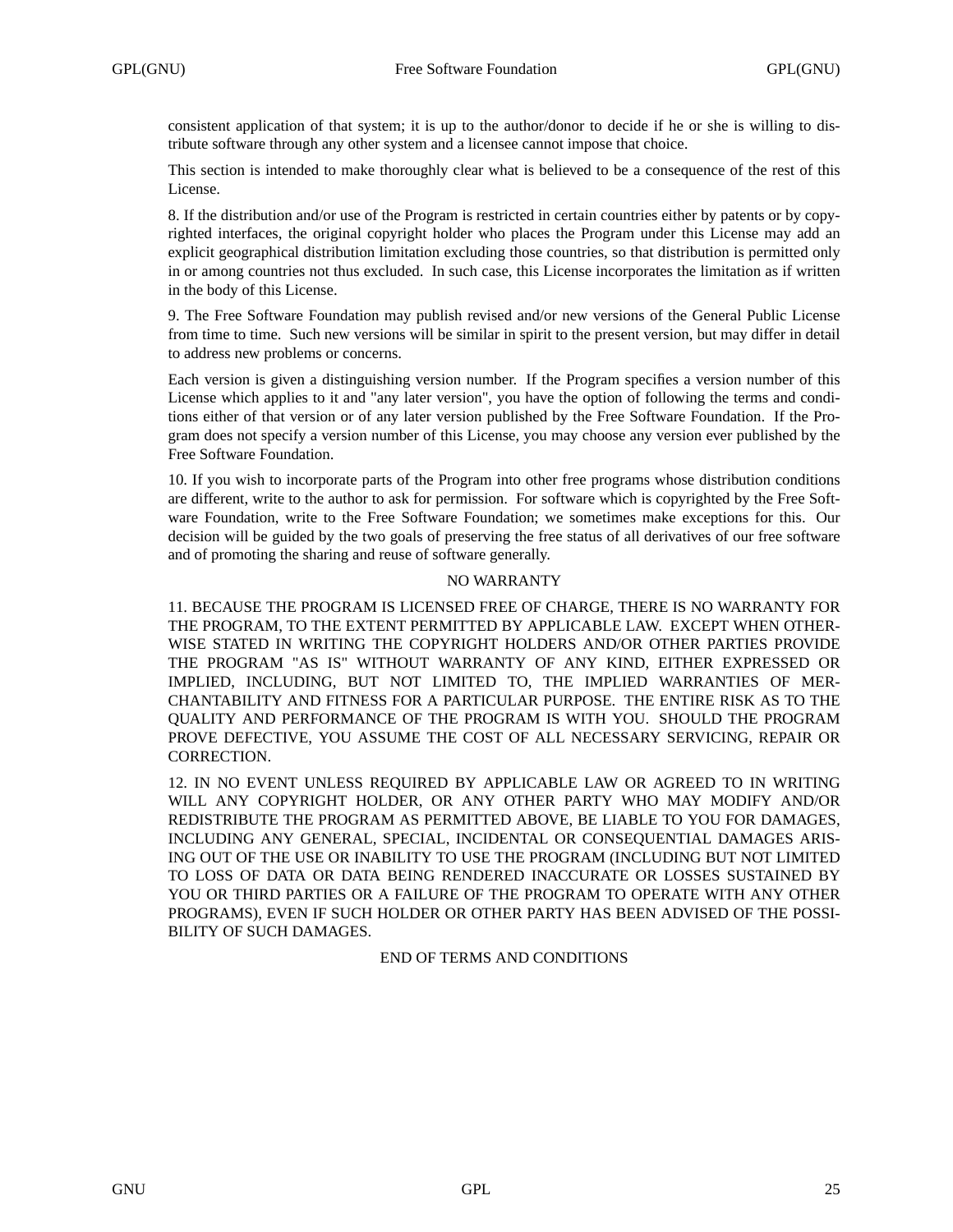#### Appendix: How to Apply These Terms to Your New Programs

If you develop a new program, and you want it to be of the greatest possible use to the public, the best way to achieve this is to make it free software which everyone can redistribute and change under these terms.

To do so, attach the following notices to the program. It is safest to attach them to the start of each source file to most effectively convey the exclusion of warranty; and each file should have at least the "copyright" line and a pointer to where the full notice is found.

*one line to give the program's name and a brief idea of what it does.* Copyright (C) 19yy *name of author*

This program is free software; you can redistribute it and/or modify it under the terms of the GNU General Public License as published by the Free Software Foundation; either version 2 of the License, or (at your option) any later version.

This program is distributed in the hope that it will be useful, but WITHOUT ANY WARRANTY; without even the implied warranty of MERCHANTABILITY or FITNESS FOR A PARTICULAR PURPOSE. See the GNU General Public License for more details.

You should have received a copy of the GNU General Public License along with this program; if not, write to the Free Software Foundation, Inc., 59 Temple Place, Suite 330, Boston, MA 02111, USA.

Also add information on how to contact you by electronic and paper mail.

If the program is interactive, make it output a short notice like this when it starts in an interactive mode:

Gnomovision version 69, Copyright (C) 19yy name of author

Gnomovision comes with ABSOLUTELY NO WARRANTY; for details type 'show w'. This is free software, and you are welcome to redistribute it under certain conditions; type 'show c' for details.

The hypothetical commands 'show w' and 'show c' should show the appropriate parts of the General Public License. Of course, the commands you use may be called something other than 'show w' and 'show c'; they could even be mouse-clicks or menu items--whatever suits your program.

You should also get your employer (if you work as a programmer) or your school, if any, to sign a "copyright disclaimer" for the program, if necessary. Here is a sample; alter the names:

Yo yodyne, Inc., hereby disclaims all copyright interest in the program 'Gnomovision' (which makes passes at compilers) written by James Hacker.

*signature of Ty Coon,* 1 April 1989 Ty Coon, President of Vice

This General Public License does not permit incorporating your program into proprietary programs. If your program is a subroutine library, you may consider it more useful to permit linking proprietary applications with the library. If this is what you want to do, use the GNU Library General Public License instead of this License.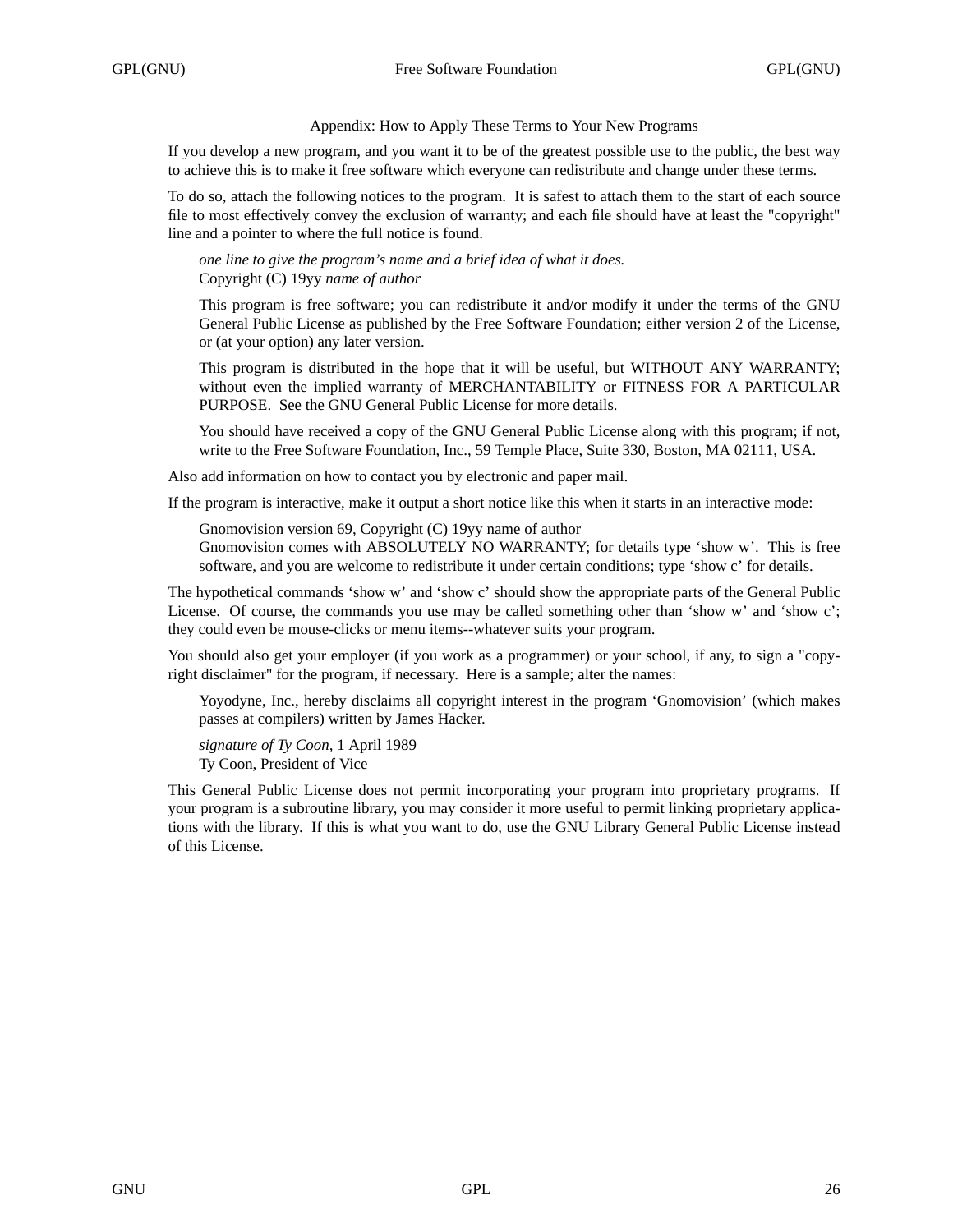#### **NAME**

fmerge − merge files

#### **SYNOPSIS**

**fmerge** [ *option*... ] *basefile fileA fileB*

#### **fmerge -Help**

#### **fmerge -VERSion**

#### **DESCRIPTION**

The *fmerge* program is used to compare the changes between two different descendants of a base file, and creates an output file which contains both sets of changes. This is useful when two users both take the same version of a file and make independent edits to it, and then later want to create a file which contains both sets of edits. In such a use, the original file that both sets of edits is derived from is called the *base file*. The two files containing the edits are called *file A* and *file B*.

The command:

fmerge basefile fileA fileB -o outputfile

produces the output file which contains the edits contained in *file A* and *file B*, based on the *base file .* If the **-Output** option was not used, or if no outputfile is specified, then the merged lines are typed to the standard output. The order of specifying *file A and file B* is usually unimportant.

The *fmerge* program can also be used to remove earlier edits made to a module. To do this, make the version containing the edits you want to delete be the basefile. Make the version previous to the edit you want deleted be file A. Finally, make the most recent version of the file which contains the other edits (including the one you want deleted) be file B. Then the result of merging will be the newest version of the module minus the changes made by the edit you wanted removed. For example, if three successive versions of some module have the names *edit10*, *edit11* and *edit12*, and you want the changes done by *edit11* to be undone, but still want the changes done by *edit12*, then you use the command:

fmerge edit11 edit10 edit12 -o outputfile

While merging the two sets of edits, fmerge may discover conflicts. A conflict occurs when the same line of the base file is changed by both of the two sets of edits. The change can be due to new lines being inserted, lines being deleted, or both. When conflicts occur, the output file contains conflict identification lines, which are lines containing the string *'/-/-/-/'*. These lines indicate the region where the two sets of edits are incompatible. You must then edit the output file and remove these lines, and in addition correct the conflicts manually in order to produce the correct result.

#### **OPTIONS**

The following options are understood:

#### **-Conflicts** [ *conflictfile* ]

Since conflicts due to deletions are invisible in the output file, and inserts do not specify which of the two edits inserted the lines, there is an alternative output format from the *fmerge* program. This output format describes what happens to each line of the base file, so that conflicts are easier to detect and fix. The command:

fmerge basefile fileA fileB -c conflictfile

produces the file describing the results of the merge in detail. If the **-Conflicts** option is specified without any conflictfile name, then the conflicts are send to the standard output.

If there are conflicts, and the **-Conflicts** options is not specified, the *fmerge* program will exit with a status of 1.

The conflict file contains lines which contain three characters and then some text. The first three characters describe what is happening to the base file at that point. These characters are the following:

IA This line was inserted by file A.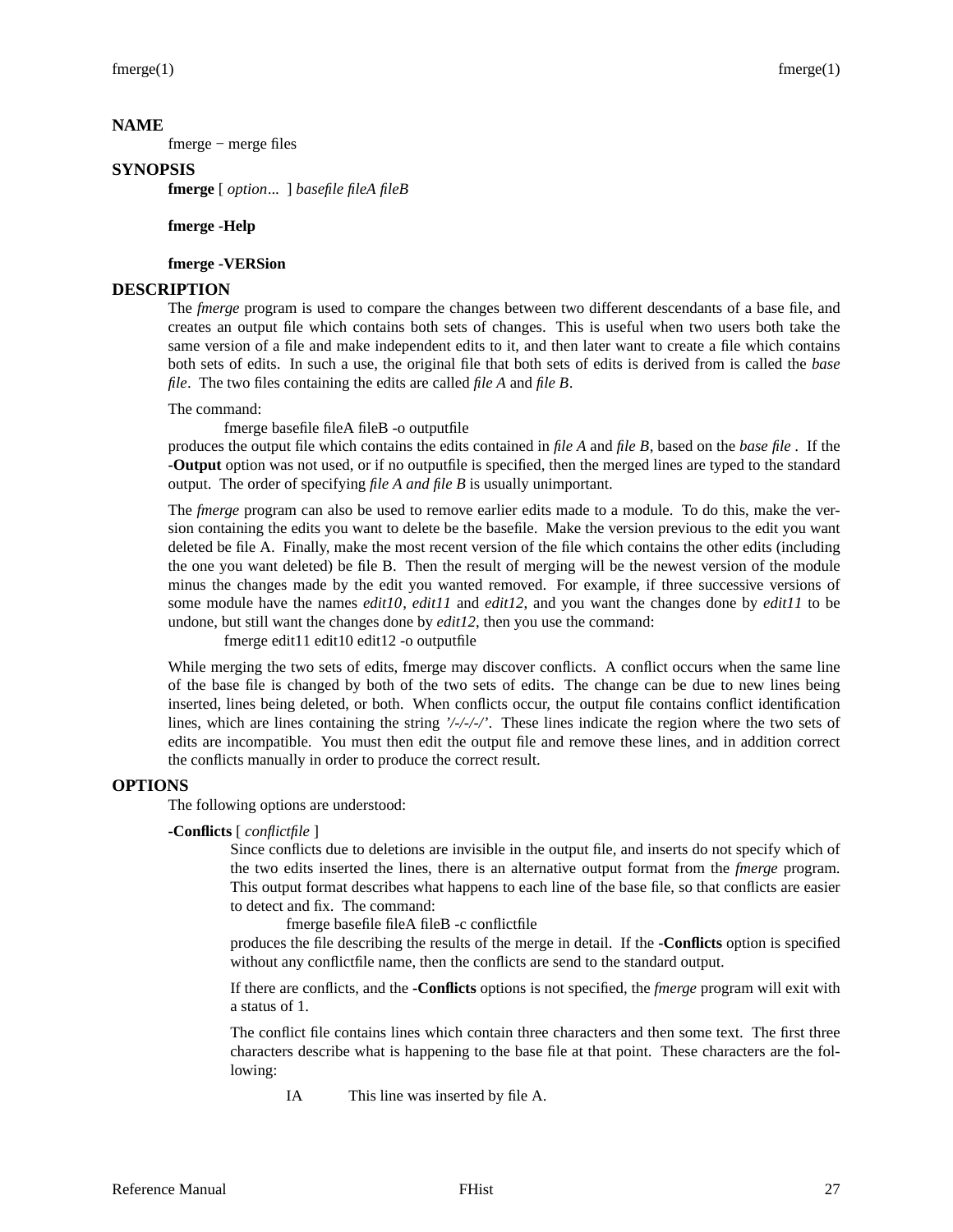- DA This line was deleted by file A.
- IB This line was inserted by file B.
- DB This line was deleted by file B.

<blanks>

This line is unchanged.

- X This is a conflict identification line.
- U There are unspecified unchanged lines here.

Each set of conflicts is flagged by three identification lines. The first line indicates the beginning of the conflict, and specifies the line numbers for the base file and two divergent files. The second conflict identification line separates lines changed by file A from lines changed by file B. The third conflict identification indicates the end of the conflict.

You can edit this conflict file to remove the conflicts. This involves deleting the conflict identification lines, and changing the conflicting lines as necessary to fix the conflict. While doing this, remember to leave three blank characters at the front of any new lines you insert while correcting the conflicts. When you are done, there should be no lines which begin with an 'X' in the file. All other lines can remain. Then you can use the command:

fmerge conflictfile -o outputfile

to create the new output file which has the desired data. Once again, if no **-Output** option or outputfile is used, the output is send to the standard output.

**-Unchanged** *number*

Besides physical conflicts, there can be logical conflicts. These are changes made to different lines in the base file such that the program is no longer correct. Such conflicts cannot be detected by a program, and so these must be checked manually. In order to make this process easier, the **-Unchanged** option can be used to reduce the size of the conflict file to only include regions near changed lines. This file can then be examined in order to detect possible logical conflicts. As an example, the command:

fmerge basefile fileA fileB -c -u 3

will send to the standard output all changes made by either sets of edits, with only three unchanged lines surrounding each edit.

When using the **-Unchanged** option, the conflict file will contain lines starting with 'U'. These represent unchanged lines, and the number following the letter is the number of unchanged lines. The resulting conflict file cannot be read to produce an output file because of the missing lines. If this is attempted, an error will be generated.

It is possible to use both **-Output** and **-Conflicts** in the same command. Thus you can produce the output file which you hope is correct, and also produce the conflict file which you can use to check for logical conflicts.

#### **-Verbose** [ *number* ]

This option can be specified with any other action, and outputs status information about the progress of the action. This is useful for debugging of problems, or just for amusement when the system is slow or a large file is being processed. It accepts a numeric argument to indicate the verbosity for output. The levels are as follows:

- 0 No output at all (except for errors).
- 1 Single-line output describing action (default).
- 2 Detailed status as action proceeds.

#### **-Failures** *number*

This option restricts the number of physical conflicts that are allowed before failing. This is used if you are not interested in the results if there are too many conflicts.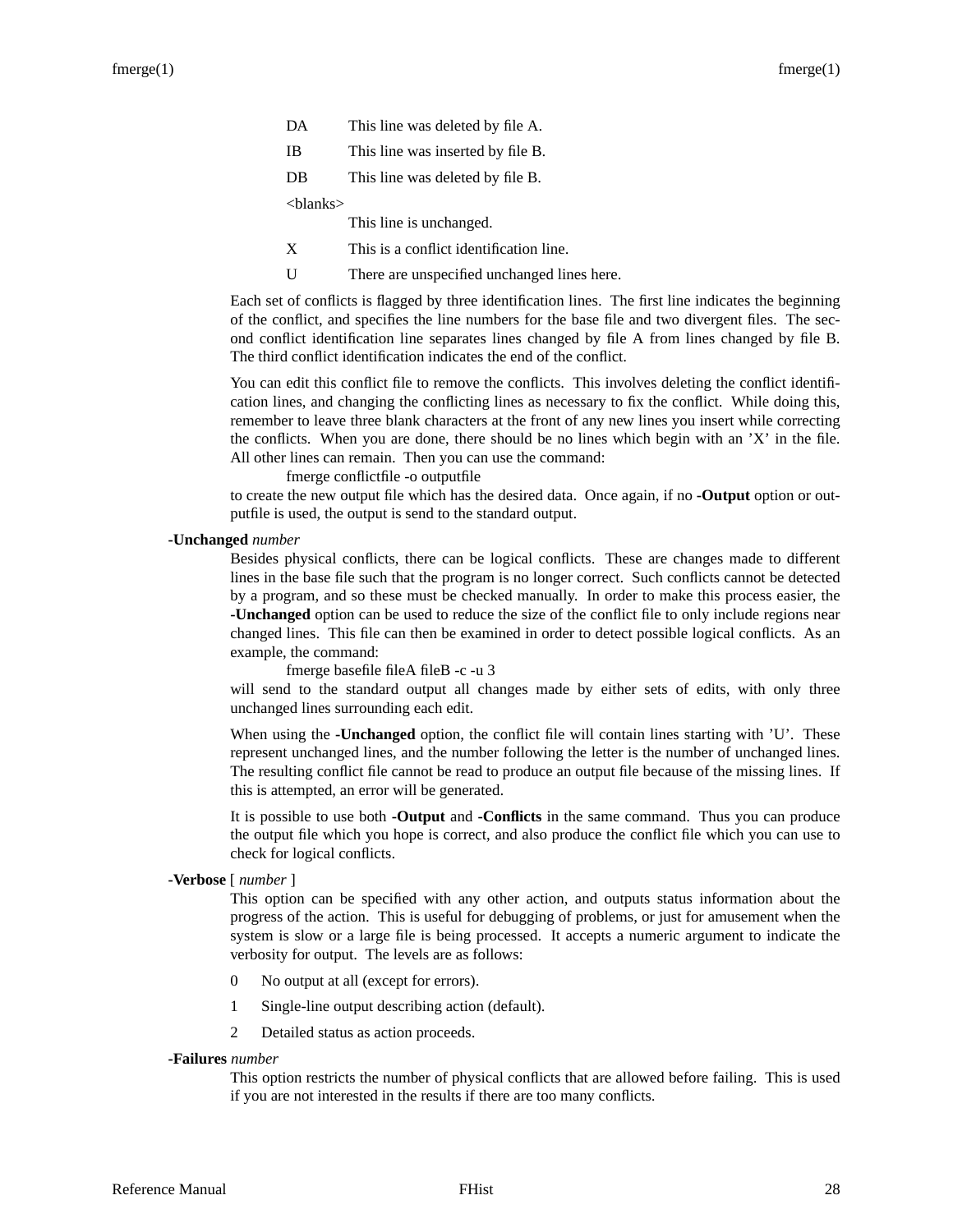#### **-Help**

Give some help on how to use the *fmerge* program.

#### **-Ignore**

Ignore conflicts.

#### **-VERSion**

Show what version of *fmerge* is running.

All options may be abbreviated; the abbreviation is documented as the upper case letters, all lower case letters and underscores (\_) are optional. You must use consecutive sequences of optional letters.

All options are case insensitive, you may type them in upper case or lower case or a combination of both, case is not important.

For example: the arguments "-help, "-HELP" and "-h" are all interpreted to mean the **-Help** option. The argument "-hlp" will not be understood, because consecutive optional characters were not supplied.

Options and other command line arguments may be mixed arbitrarily on the command line.

The GNU long option names are understood. Since all option names for *fmerge* are long, this means ignoring the extra leading '-'. The "**--***option***=***value*" convention is also understood.

#### **FILE NAME EXPANSION**

As a convenience, if a pathname begins with a period and a environment variable exists with that name, then the value of the environment variable will be used as the actual pathname. For example, if a environment variable of *.FOO* has the value *this.is.a.long.name*, then the command

fmerge -o .FOO

is actually equivilant to the command

fmerge -o this.is.a.long.name

If you want to prevent the expansion of a pathname which begins with a period, then you can use an alternate form for the pathname, as in:

fmerge -o ./.FOO

#### **BINARY FILES**

In general, fmerge can handle all text files you throw at it, even international text with unusual encodings. However, fmerge is *unable* to cope elegantly with files which contain the NUL character.

The *fcomp*(1) program simply prints a warning, and continues, you need to know that it converts NUL characters into an 0x80 value before performing the comparison.

The *fmerge*(1) program also converts the NUL character to an 0x80 value before merging, after a warning, and any output file will contain this value, rather than the original NUL character.

The *fhist*(1) program, however, generates a fatal error if any input file contains NUL characters. This is intended to protect your source files for unintentional corruption. Use **--BINary** for files which absolutely must contain NUL characters.

#### **EXIT STATUS**

The *fmerge* program will exit with a status of 1 on any error. The *fmerge* program will only exit with a status of 0 if there are no errors.

#### **REFERENCES**

This program is based on the algorithm in

*An O(ND) Difference Algorithm and Its Variations*, Eugene W. Myers, TR 85-6, 10-April-1985, Department of Computer Science, The University of Arizona, Tuscon, Arizona 85721.

See also:

*A File Comparison Program*, Webb Miller and Eugene W. Myers, Software Practice and Experience, Volume 15, No. 11, November 1985.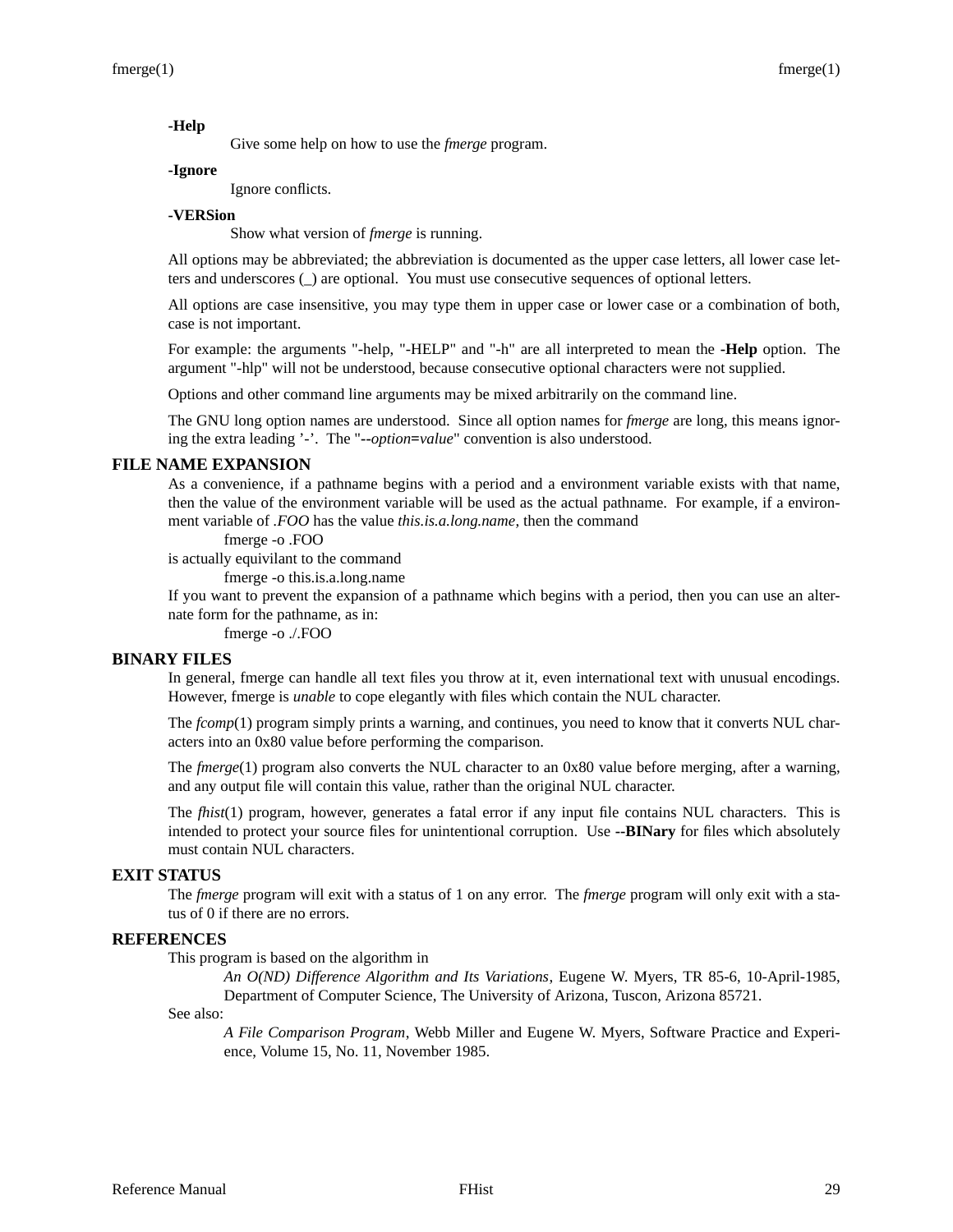## **COPYRIGHT**

fmerge version 1.10.D001

Copyright © 1991, 1992, 1993, 1994, 1995, 1996, 1997, 1998, 1999, 2000, 2001, 2002 Peter Miller; All rights reserved.

This program is derived from a work Copyright © 1990 David I. Bell.

This program is free software; you can redistribute it and/or modify it under the terms of the GNU General Public License as published by the Free Software Foundation; either version 2 of the License, or (at your option) any later version.

This program is distributed in the hope that it will be useful, but WITHOUT ANY WARRANTY; without even the implied warranty of MERCHANTABILITY or FITNESS FOR A PARTICULAR PURPOSE. See the GNU General Public License for more details.

You should have received a copy of the GNU General Public License along with this program; if not, write to the Free Software Foundation, Inc., 59 Temple Place, Suite 330, Boston, MA 02111, USA.

## **AUTHORS**

| Peter Miller  | Web:            | http://www.canb.auug.org.au/~millerp                         |
|---------------|-----------------|--------------------------------------------------------------|
| $\bigwedge^*$ | E-Mail:         | millerp@canb.auug.org.au                                     |
| David I. Bell | Web:<br>E-Mail: | http://www.canb.auug.org.au/~dbell<br>dbell@canb.auug.org.au |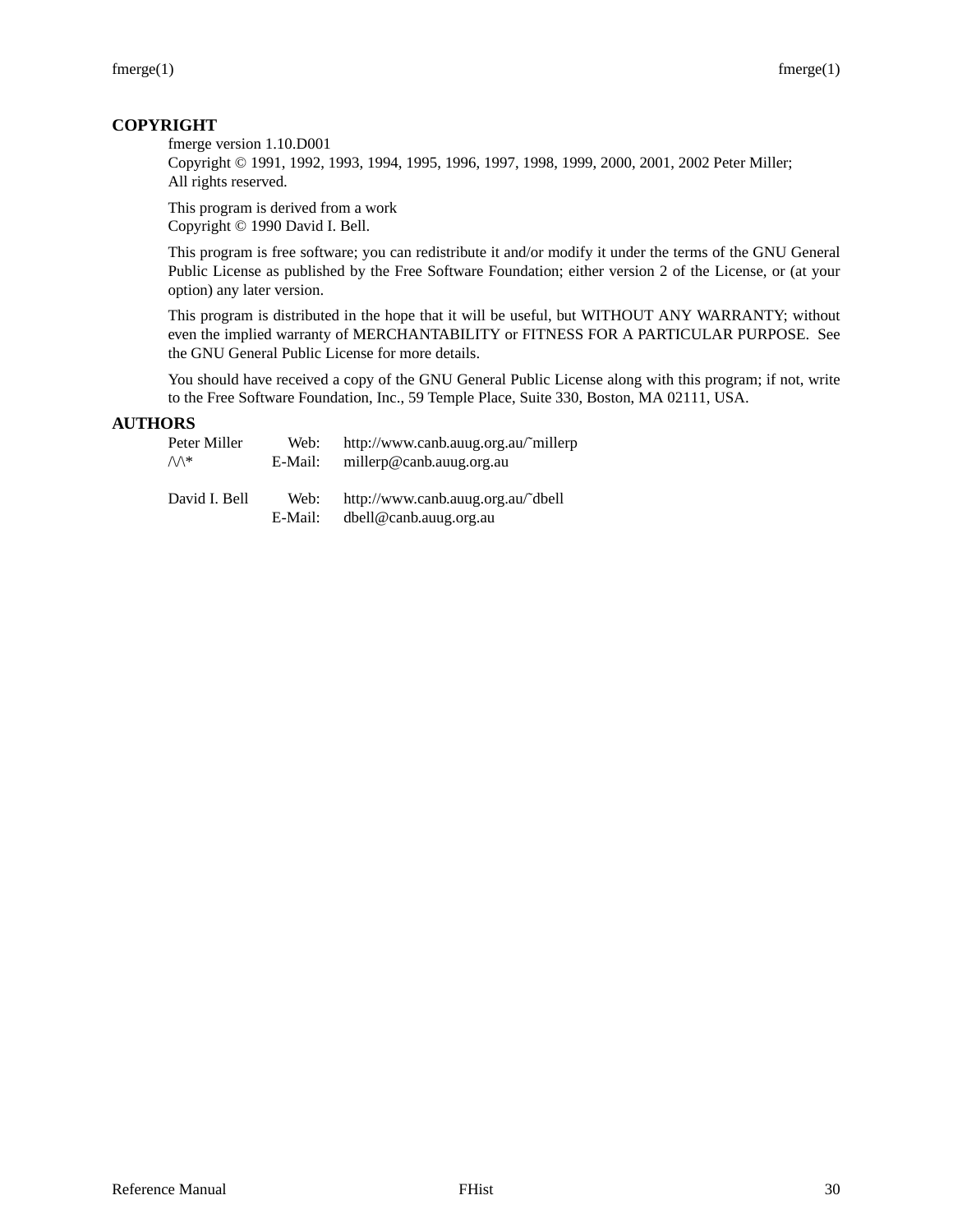| fcomp(1)             |                                                                                                                                                                                                                               |
|----------------------|-------------------------------------------------------------------------------------------------------------------------------------------------------------------------------------------------------------------------------|
| fhist(1)             | record file modification history expected as a series of the modification history expected as a series of the series of the series of the series of the series of the series of the series of the series of the series of the |
| fhist $lic(1)$       | GNU General Public License response response response response response response response response response re                                                                                                                |
| $~{\rm {fmerge}(1)}$ |                                                                                                                                                                                                                               |